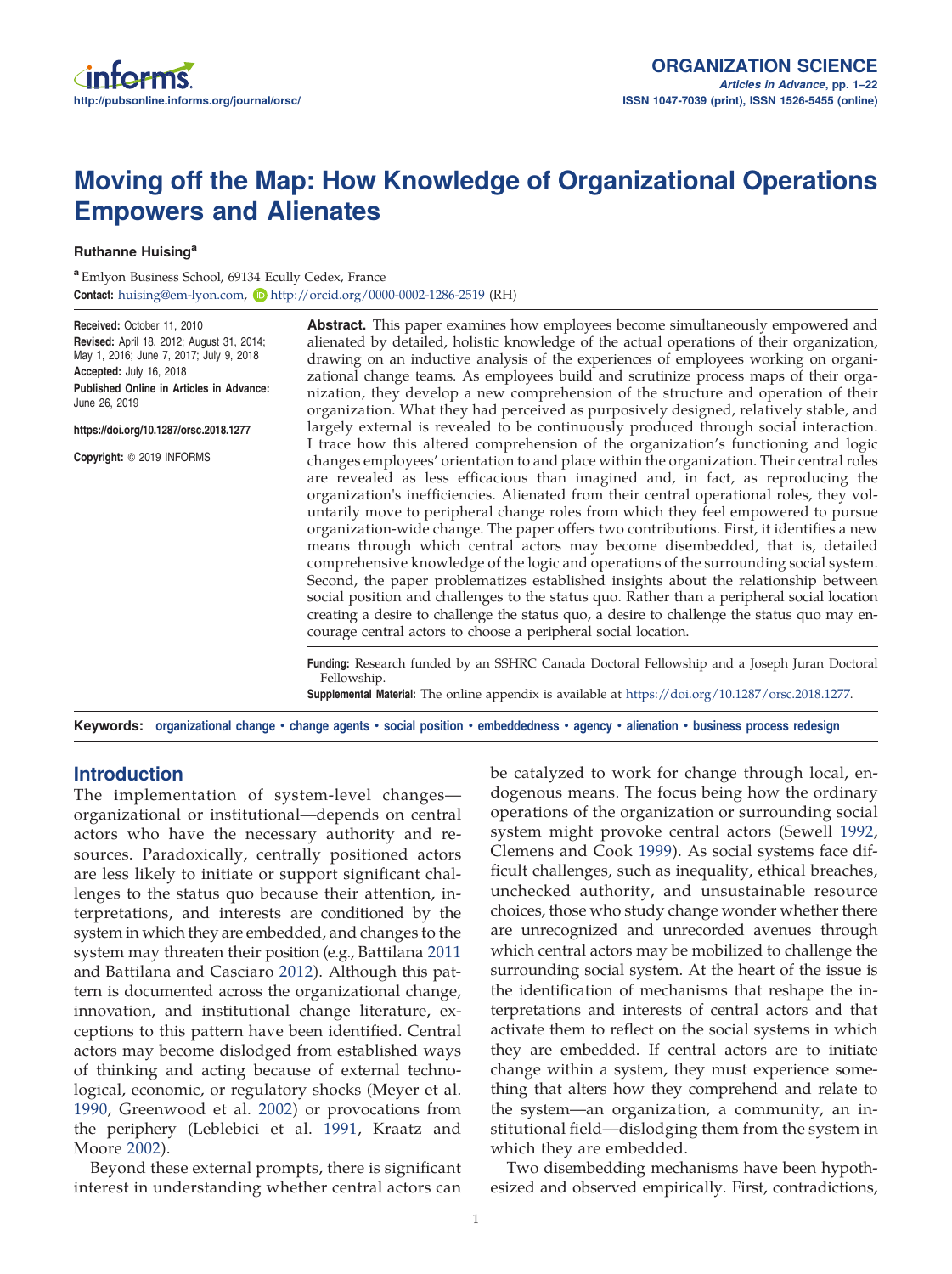tensions, and inconsistences emerge from the operation of any system (Clemens and Cook 1999, Seo and Creed 2002). When central actors experience these contradictions, they are catalyzed to reflect on the tensions and develop change plans to resolve them (Greenwood and Suddaby 2006, Creed et al. 2010). Second, centrally embedded actors may be cognitively disembedded through exposure to alternative models of organizing (Kraatz and Block 2008). Awareness and understanding of competing models or pluralism (Jay 2013, Pache and Santos 2013, Yu 2013), encourages reflection on how other models may work locally, possibly prompting central actors to initiate change. These two mechanisms prompt central actors to think about alternatives either because they are needed (internal contradictions) or because they are possible (multiplicity). As alternatives appear and are reflected on, they indirectly erode the taken-for-grantedness of the surrounding system.

In this paper, I describe another means through which central actors may become disembedded from the surrounding system and catalyzed to work to change that system. This finding emerged inductively through a study of the experiences of employees across five organizations assigned to work on business process redesign (BPR) change teams. During this assignment, some employees had the opportunity to develop a detailed, comprehensive understanding of their organization's logic and operations. They see directly how the structure and operation of the organization, which they had perceived as purposively designed, relatively stable, and largely external, is continuously produced and emerges through social interaction. They observed, in an unmediated way, how the organization is far more malleable and changeable than they had imagined and, at the same time, far less centrally coordinated and actively designed. I examine how this knowledge reshapes their interpretation of possibilities for change and their evaluation of where they would be best placed to make change. The knowledge of the organization revealed through the mapping process alienates these employees from their central roles, and they voluntarily move to peripheral organizational change staff roles. Beyond the cognitive disruption previously described, the identified mechanism generates both cognitive and physical reorientation to the system.

The paper offers two contributions. First, it identifies an alternative means through which central actors may be disembedded. Established ideas about the mechanisms of endogenous, agentic change rely on the ideas of contradictions and multiplicity as indirect means through which the surrounding system loses its taken-for-grantedness. I show how knowledge of actual operation of the surrounding system, when detailed and grounded, is a direct means through which

the organization loses its taken-for-grantedness. Second, based on a longitudinal perspective, the findings show that the relationship between social position and challenges to the status quo may be more complicated and dynamic than previously suggested. Rather than social location creating a desire to challenge the status quo, a desire to challenge the status quo may encourage central actors to choose a peripheral social location. When central actors move to peripheral roles voluntarily, they may use the relational and informational resources from their prior position to mount well-resourced challenges to the status quo. This alternative directional relationship indicates that there is more variation in the motivations and resources of peripheral actors than currently assumed.

## Social Position and Agency

Across several literatures, a relatively stable pattern emerges concerning the relationship between an actor's formal or informal social location and agentic action. Examining *formal* social position, research at the organizational and institutional level often (but not always) draws on Bourdieu's (1985) concepts of fields and capital to argue that, within each field of competition (at different forms of aggregation: organization, community, profession, etc.), actors are distributed in hierarchical relationships based on the logic of competition and the value of their capital. The idea that social systems are organized into a set of relatively stable relations with actors being more or less central to the field and that these positions within the web of relations are tied to distinct ways of interpreting, understanding, and acting has influenced how theorists think about the possibility of agentic sources of change (Battilana 2006, 2011; Battilana and D'Aunno 2009; Lockett et al. 2014). Central actors embedded in taken-for-granted arrangements will be less likely to reflect and act on them because their interests, awareness, and actions are conditioned by these arrangements (Holm 1995, Seo and Creed 2002).

This general relationship is substantiated by studies of change efforts showing that those on the periphery are more likely to instigate change and that central actors are more reluctant to do so (e.g., Leblebici et al. 1991, Haveman and Rao 1997, Kellogg 2009, and Battilana 2011). Peripheral actors in organizations are more likely to initiate a change; however, as they move to the center of the organization, they are less likely to initiate challenges to the status quo (Battilana 2011; Kellogg 2011, 2012). Such challenges emerge from peripherally located actors for several reasons. First, an actor's social position conditions the actor's experiences in the social system and the interpretations the actor develops. Those on the periphery are farther from the sites of organizational decision making and resource allocation, which makes them more likely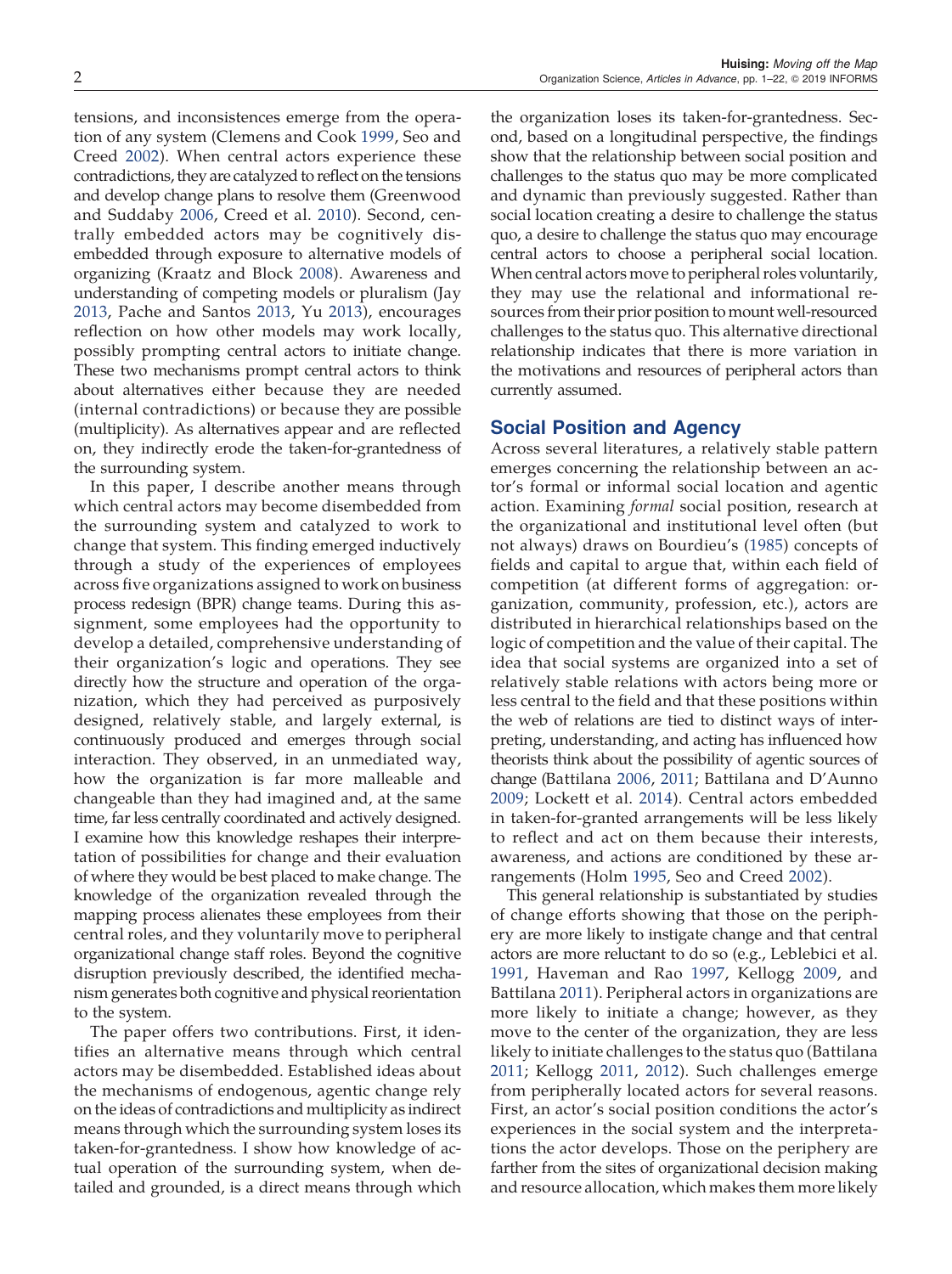to be open to and exposed to multiple, heterogeneous models that challenge legitimated patterns in their organization (Battilana 2006, Nigam et al. 2015). Whereas those in dominant, or central, positions are inclined to defend orthodoxy, those in dominated positions are inclined toward heterodoxy (Bourdieu 1993, Nigam et al. 2016). Second, because those on the periphery are more loosely embedded, they experience limited pressure to adhere to norms or role expectations or to participate in prescribed ways (Coser 1965, Merton 1972). They may act in unpredictable or naïve ways to tackle problems that others either do not notice or find intractable and solve them in ways that centrally located actors find unconventional (Merton and Zuckerman 1973). Third, people in marginal positions are often disadvantaged by current arrangements that motivate them to introduce changes that increase their status and resources (Battilana 2011). They may also have a more general interest in change because they have so little at stake in status quo arrangements.

Those who study institutional change have been concerned by this pattern as it suggests that change will rarely be initiated by centrally located actors. Moving beyond the effects of exogenous shocks (Greenwood et al. 2002), a line of theory has proposed pathways through which embedded actors might become cognitively dislodged. This theory has been complemented by empirical work identifying experiences that facilitate consciousness of and reflection on the surrounding system.

Awareness of institutional contradictions (Seo and Creed 2002, Greenwood and Suddaby 2006, Creed et al. 2010, Voronov and Yorks 2015) and exposure to institutional pluralism (Pache and Santos 2013) may disrupt cognitive patterns and catalyze actors to reflect on the taken for granted. Contradictions, tensions, and inconsistences that emerge from the operation of any system create a sense of dissonance with the familiar, generating tensions to be resolved and triggering reflection on the status quo (Clemens and Cook 1999). These tensions reveal that the ways of operating or organizing are not inevitable or stable, dissipating the taken-for-grantedness of the system. Seo and Creed (2002, p. 225) explain that "the ongoing experience of contradictory reality reshapes the consciousness of [actors], and they, in some circumstances, act to fundamentally transform the present social arrangements and themselves." For example, lesbian, gay, bisexual, and transgender (LGBT) ministers in the Anglican Church experienced a tension between the church's value for human life and dignity and the marginalization of LGBT members (Creed et al. 2010), and employees experienced the inconsistency of working in a firm that claims to be meritocratic but consistently passes over high-performing minorities and women for promotions (Meyerson and Scully 1995, Meyerson 2001). The tensions resulting from such contradiction move central actors to rally for change.

Alternatively, central actors may be cognitively and normatively disembedded by exposure to alternative models of organizing. "Exposure to multiple, incompatible institutional arrangements may also facilitate . . . a graduate shift in actors' consciousness" (Seo and Creed 2002, p. 233). Extant arrangements and ways of working lose their inevitability. Awareness and understanding of pluralism (Jay 2013, Pache and Santos 2013, Besharov and Smith 2014) encourage reflection on how other models may work locally, thus eroding the taken-for-grantedness of local arrangements, possibly prompting central actors to initiate change.

These documented disembedding mechanisms share two features. First, they prompt central actors to think about alternatives either because they are needed (internal contradictions) or because they are possible (pluralism). As alternatives come into view and are reflected on, the taken-for-grantedness of the surrounding system disappears. Understanding of the surrounding system is a secondary effect of being conscious of and reflecting on contradictions or competing models. Second, reflection on contradictions or alternatives does not happen to just any central actors. The actors who are observed to be disembedded interact at interstices that allow them to consider alternative ways of organizing the surrounding system (Furnari 2014). Pluralism and contradiction are revealed to actors who are centrally located in a field while simultaneously observing misaligned arrangements or logic or multiple models. These interstitial interactions facilitate insight, reflexivity, and new ambitions.

In this paper, I show that central actors can be disembedded when the socially produced character of the surrounding system is revealed—its taken-forgrantedness dissolved directly. Rather than indirectly coming to understand their assumptions about the necessity and stability of the surrounding system, central actors are confronted bluntly and with concrete detail. They become disembedded from the system and catalyzed to work to change it. Further, this direct disembedding mechanism goes beyond cognitively disrupting actors to physically moving them out of the system.

## Data and Method

The findings emerged from an inductive study of managerial and professional employees' experiences on BPR organizational change teams. The researchdesign and data-collection processes were informed by a general interest in the practice of devolving responsibility for organizational change work to rankand-file members, a phenomenon for which there are abundant prescriptions (e.g., Hammer and Champy 1993 and Kotter 1996) but few analyses. I chose to study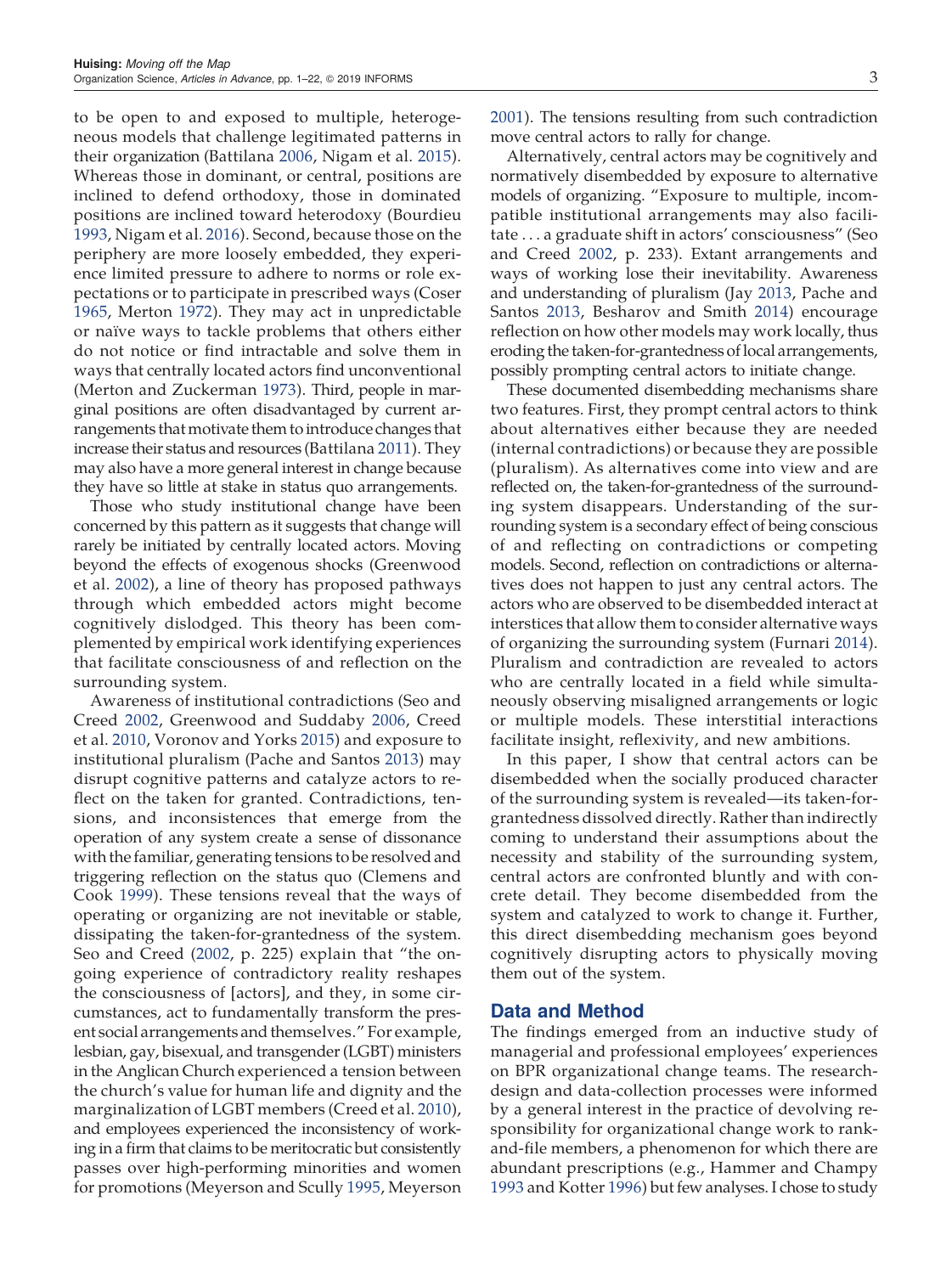BPR because it is a radical prescription for changing how work is organized. BPR initiatives aim to transform vertical, functionally organized structures into horizontal, process-based structures. BPR proponents argue that functional boundaries are detrimental to quality, innovation, and cost because they interfere with the flow of information and knowledge, prioritize functional goals over organizational goals, and create an overspecialized and sequential division of labor.

I studied the activities of five project teams tasked with redesigning their organization's operations (e.g., a product-production process, a customer-service process, and a claims-processing process). The team members were to create a new operational model intended to lead to radical, visible change in their everyday routines and those of their colleagues and reports. This is in contrast to the more glamorous and distant work of designing strategies for executives or implementing information technology with distributed and often less visible effects.

A puzzle emerged as the teams disbanded. Some team members returned, as intended by senior management, to their prior role and career in the organization. Some chose to leave their careers, taking on organizational change staff roles with responsibility for organizational development Six Sigma, total quality management (TQM), BPR, or Lean projects or assuming temporary contract roles to manage BPR project teams within their organization or other organizations. Given that team members were established, successful professionals who could have returned to their jobs or accepted attractive lateral transfers or promotions, these postproject role choices were surprising. Thus, I shifted my effort to a grounded analysis of these unexpected postproject role choices. How did employees account for these choices, what did these choices mean to them, and what informed and influenced these choices? What provoked centrally located employees to assume new peripheral organizational roles within a space of 7 to 16 months?

#### Research Setting

Although the employees' experiences are my unit of analysis, project teams were my sampling unit. I selected teams based on three theoretical issues that prior literature suggested influenced employees' experiences. First, I sought teams that required different time commitments (number of days per week that employees worked on the project). On some teams, employees worked on the project one day a week (20%). On other teams, employees worked five days a week (100%). These differences suggested the order of resources that senior management provided to the team, but I also hypothesized, given the role of encapsulation in conversion processes (Lofland 1966), that time spent on the project would significantly

influence the team members' experiences. Second, I sought teams that were led and staffed by employees. I, therefore, excluded projects that involved external consultants. I also excluded projects initiated by the purchase of an enterprise resource planning system from SAP or Oracle.<sup>1</sup> Both external consulting services and technological systems have implications for the participation of employees in BPR that would have complicated the analysis. Third, although it was not possible to select teams based on project outcomes, I sought access to as many teams as possible to increase the potential for project-outcome variety.

Senior management and project leaders were not eager to embed a researcher in a nascent team working on a difficult assignment replete with novelty, ambiguity, and time pressure. I approached more than 20 organizations, and I eventually negotiated access to six teams in five organizations. Four of them, Natural Resources, High Technology, Durable Products, and Consumer Goods, are Fortune 500 companies. The fifth, Insurance, is a midsize regional insurance company. To maintain confidentiality, I do not describe the content of the projects. Table 1 presents the project team characteristics.

All teams redesigned a product or service process. Following redesign, another team took responsibility for implementation. The redesign phase, as prescribed (e.g., Davenport 1993, Petrozzo and Stepper 1994, Hammer and Stanton 1995, and Braganza 2001), involves an "orientation" to BPR, "discovery" of the current functional organization of work, and"design" of a process-based organization. The redesign phase also involves developing a communication and training strategy and related materials and costing all proposed changes.

Because the teams had considerable responsibility, project team leaders, in consultation with a steering committee, selected employees carefully, using three main criteria. First, team leaders selected "the best and the brightest." A team leader explained, "I wanted people who didn't have extra time on their hands. I wanted the really high-value performers. . . . The [team member's name] of the world, who are smart as a whip and have quite a bit of attitude." Second, they wanted employees with credibility and attitude: "someone who is a healthy skeptic, meaning that they are not terrible but they question things until they are convinced that they make sense, and usually those kinds of people are vocal. ... So we want one of those." Employees known to be observant, thoughtful, and at times critical of their own professional practice and the local practices were selected. Third, team leaders selected employees who had experience and expertise related to the work being redesigned. Securing the participation of these employees required extensive negotiations with their superiors.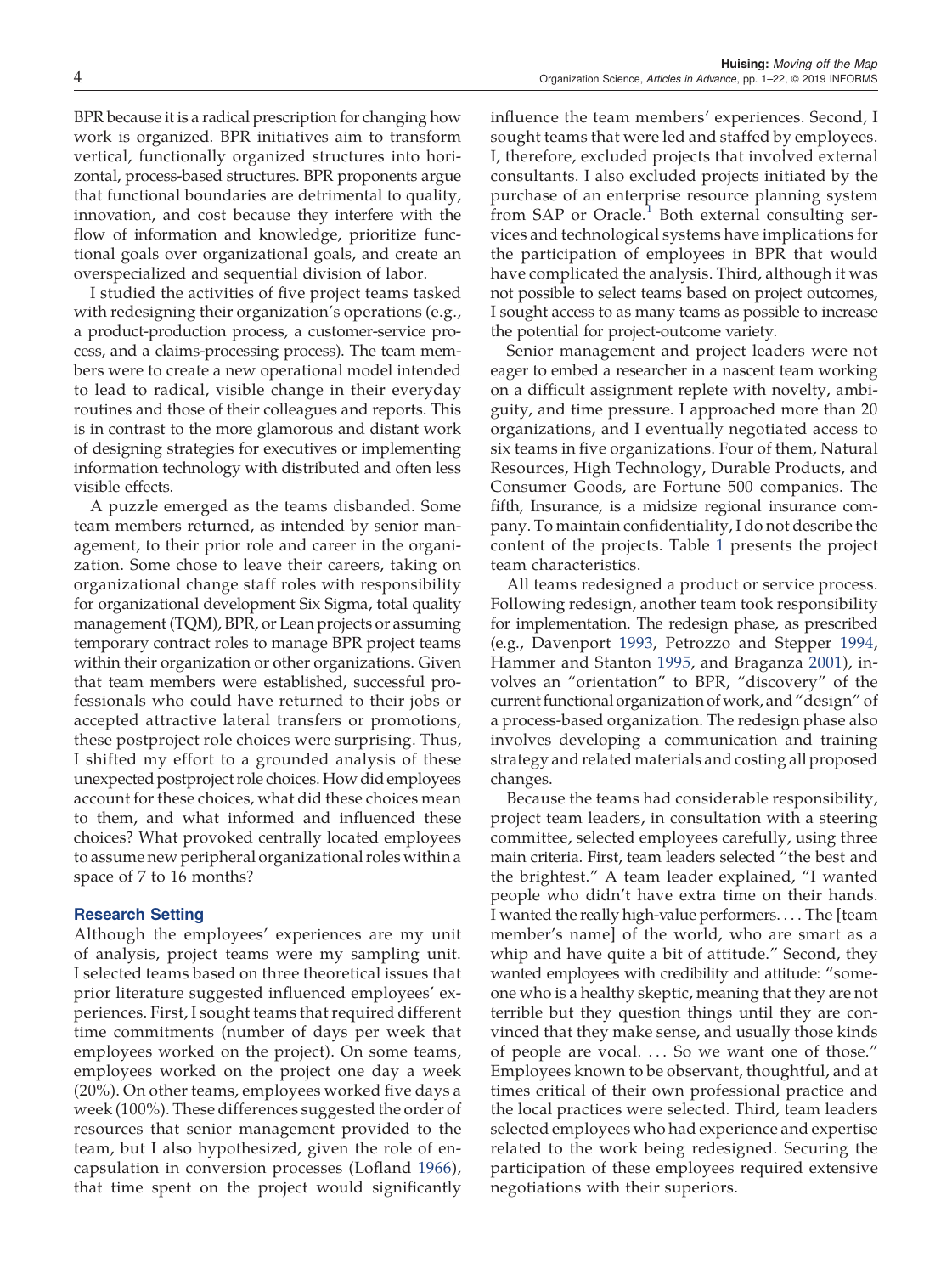|                                     |                                         |                              |                                                          |                                           |                          | Insurance                |
|-------------------------------------|-----------------------------------------|------------------------------|----------------------------------------------------------|-------------------------------------------|--------------------------|--------------------------|
| Project details                     | Natural resources<br>(NR)               | High technology<br>(HT)      | Durable products<br>(DP)                                 | Consumer goods<br>(CG)                    | $(I_1)$                  | $(I_2)$                  |
| Type of process                     | Product                                 | Product                      | Service                                                  | Service                                   | Service                  | Service                  |
| Team size (number<br>of persons)    | 10                                      | 10                           | 11                                                       | 8                                         |                          | 6                        |
| Estimated time<br>commitment $(\%)$ | 25                                      | 100                          | 100                                                      | 40                                        | 20                       | 20                       |
| Project duration<br>(months)        | 8                                       | 13                           | 16                                                       | 12                                        | 8                        | 7                        |
| Project resources                   | Travel, external<br>training, materials | Some travel and<br>materials | Extensive travel.<br>external training,<br>and materials | Some travel,<br>training<br>and materials | Limited, for<br>training | Limited, for<br>training |
| Status of project                   | Shelved                                 | Shelved                      | Cancelled                                                | Implemented                               | Implemented              | Implemented              |
| Data collection activity            |                                         |                              |                                                          |                                           |                          |                          |
| Interviews                          | 14                                      | 20                           | 15                                                       | 31                                        | 17                       | 15                       |
| Observation                         | No                                      | No.                          | No                                                       | Yes                                       | Yes                      | Yes                      |
| Project documentation               | Yes (extensive)                         | N <sub>o</sub>               | Yes (limited)                                            | Yes                                       | Yes                      | Yes                      |
| Timing                              | Retrospective                           | In play                      | Retrospective                                            | In play                                   | In play                  | In play                  |

**Table 1.** Project Team Characteristics and Data Collection Activities

The selected employees were well established in terms of hierarchical position, educational attainment, and organizational tenure (see Table 2). They were primarily white-collar workers; more than half held managerial or director-level positions. Ninetyeight percent had a bachelor's degree, and 58% had a master's-level education. Their fields of study ranged from education to management to engineering. Across the teams, there were equal numbers of women and men. Tenure ranged from 1 to 32 years and averaged 14.1 years across all team members.

## Data Collection

The data for this analysis are 113 in-depth interviews with 48 team members across six teams, project leaders, and others in the organizations; observation of the project work of 21 team members; and project documentation from each team.<sup>2</sup> I interviewed team members when a project was launched and when it ended. In the first interview, I asked them to explain how they came to join the team, what they expected from the project, what they knew about BPR, and any work they had begun on the project. In the second interview, I asked them to describe their activities and to reflect on their experiences on the project, including difficult and satisfying moments, and what they had learned, would do again, or would avoid. I also asked them to explain and evaluate the idea of BPR. The interviews lasted 50 to 100 minutes. I recorded all interviews on tape or took notes, which I typed following each interview. I observed three teams, each for one week, as they worked on their project. I wrote field notes and typed these up each evening. I collected the PowerPoint decks that each team created to present their recommended designs and to record their work in process, including team activities, goals, project plans, data,

and team members' reflections. These tended to be detailed. For example, one team recorded, at several points throughout its project, each team member's reactions to the project and the team's progress.

To generate context for the team members' experiences, I interviewed the executive sponsor, members of the steering committee, and the project leader and the project leader's contact in the process office, organizational development office, or human resource department.<sup>3</sup> These informants spanned multiple levels of the organization and held different perspectives on the circumstances surrounding the present effort as well as on its scope and their expectations. I also collected data on the criteria and process for selecting team members.

I obtained access to the Natural Resources and Durable Products teams after the redesign phase of their project had ended. To mitigate retrospective bias as much as possible, I relied extensively on interviews with the project leader and sponsors and available documentation to generate a timeline of the projects' activities and used this information to probe the team members about the concrete details of their experiences and recollections. Table 1 summarizes the datacollection activities.

## Analysis

I examined employees' postproject role choices, grouping them into two categories, each with several subcategories: return to role to continue career (former role, lateral role, promotion) or choose organizational change role that deviates from career (permanent organizational change staff role, temporary organizational change project role). Most employees returned to their role to continue their career (25 cases). They either were promoted (seven cases), moved laterally (eight cases), or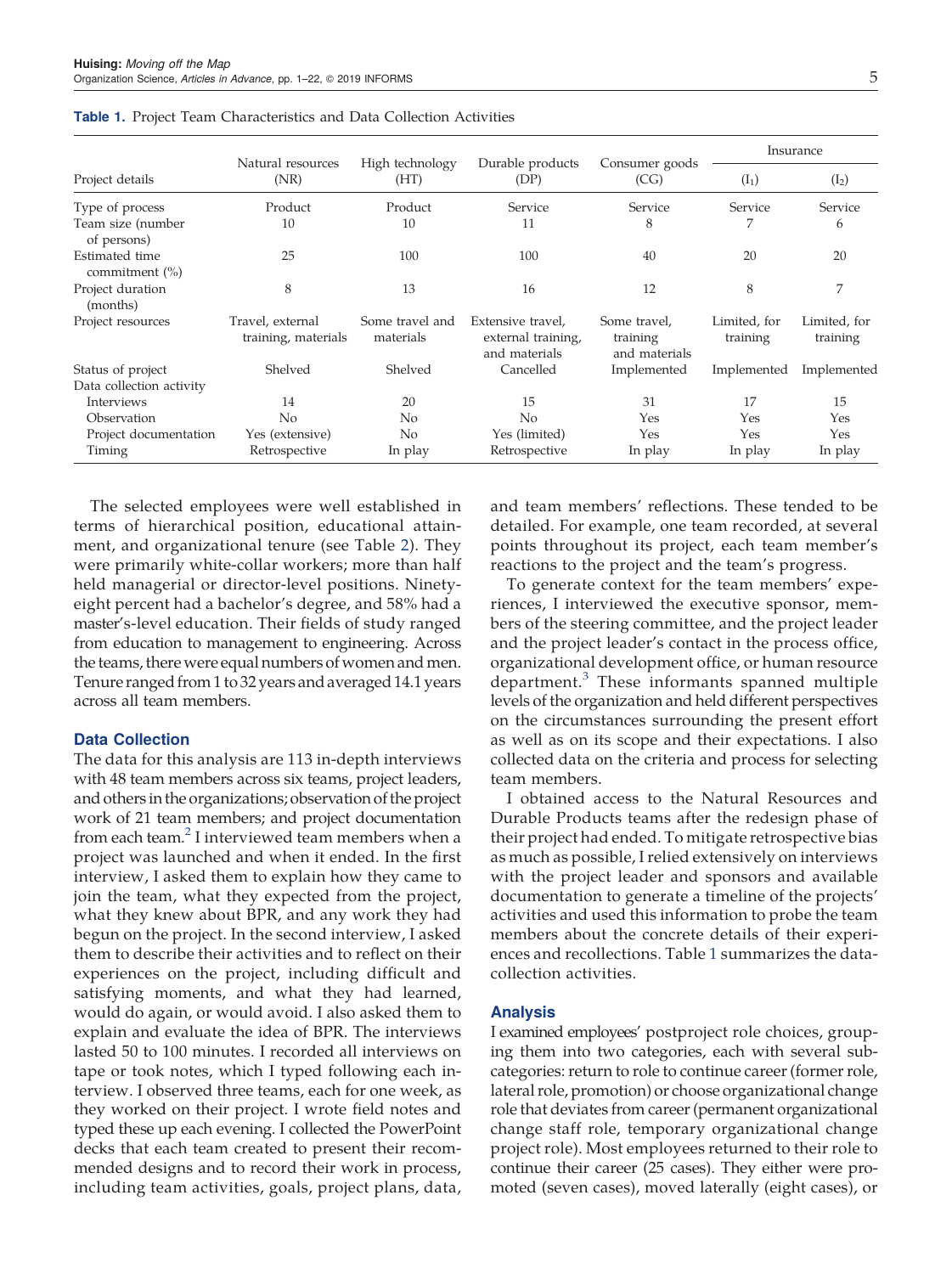|                          |                                        | Preproject<br>role |        |              | Postproject role     |                                                 |                                             |               | Characteristics<br>Individual    |                 | Team responsibilities                     |                                         |                                                        | Team characteristics                 |                       |
|--------------------------|----------------------------------------|--------------------|--------|--------------|----------------------|-------------------------------------------------|---------------------------------------------|---------------|----------------------------------|-----------------|-------------------------------------------|-----------------------------------------|--------------------------------------------------------|--------------------------------------|-----------------------|
| Company Individual       | Level                                  | Role               | Level  | Role         | organization<br>Same | ${\rm p}, {\rm t}$<br>$\mathbf{c}^{\mathbf{a}}$ | Postproject role                            | Education     | Sex                              | Tenure          | responsibilities<br>Primary team          | Percentage<br>of time <sup>b</sup>      | Size of<br>team                                        | Duration,<br>(months)                | $outcomec$<br>Project |
|                          |                                        |                    |        |              |                      |                                                 | Panel A: Return to career                   |               |                                  |                 |                                           |                                         |                                                        |                                      |                       |
| $\sim$                   | ≏                                      | J                  | ₿      | ΠC           | ⋋                    | $\mathbf{p}$                                    | Promoted                                    | В             | Σ                                | 22              | Communication &                           | 80                                      | $\Xi$                                                  | $\frac{1}{6}$                        | Cancelled             |
| 3                        | Σ                                      | J                  | ≏      | hC           |                      |                                                 | Promoted                                    | ⋝             | Σ                                | $\overline{10}$ | Communication & new<br>mapping operations | $\infty$                                | $\Box$                                                 | 13                                   | Impl inter            |
|                          |                                        |                    |        |              |                      | $\mathbf{p}$                                    |                                             |               |                                  |                 | design                                    |                                         |                                                        |                                      |                       |
|                          | <b>△</b>                               | ਨ                  | ₿      | ă            |                      | $\mathbf{r}$                                    | Promoted                                    | Σ             | 圧 圧                              | 30              | Communication                             | $\overline{c}$                          | $\sim$ $\sim$                                          |                                      | Implement             |
| LO.                      | $\geq$                                 | S                  | ≏      | hc           |                      |                                                 | Promoted                                    | ЭH            |                                  | 23              | Training & costing                        | 20                                      |                                                        |                                      | Implement             |
|                          | $\geq$                                 | $\overline{C}$     | $\Box$ | h            |                      |                                                 | Promoted                                    | $\mathbf{D}$  | $\geq$                           | 24              | Training                                  | 20                                      | $\circ$                                                |                                      | Implement             |
| $\overline{\phantom{a}}$ | 岂                                      | $\overline{C}$     | P P    | h            |                      | A A A A                                         | Promoted                                    | ЭH            | $\mathrel{\sqsubseteq}$          | 14              | Training                                  | 20                                      | $\circ$                                                | $\infty \infty \wedge \wedge \wedge$ | Implement             |
| ഥ                        | 岂                                      | U                  |        | č            |                      |                                                 | Promoted                                    | $\geq$        | $\mathbb{L}$                     | 13              | Communication & new<br>design             | 20                                      | $\circ$                                                |                                      | Implement             |
|                          |                                        | ਨ                  | ă      | ă            |                      |                                                 | Lateral transfer                            | B             |                                  | 5.5             | Training                                  | 40                                      | 10                                                     | 13                                   | Impl inter            |
| 10 G N                   | P P P P                                | U                  | Ξ      | h            |                      |                                                 | Lateral transfer                            | $m$ $m$       | 圧圧圧                              | 8.5             | Training                                  | 40                                      | 10                                                     | 13                                   | Impl inter            |
|                          |                                        | $\overline{C}$     | hc     | 'n           | ≻                    | $\Delta$ $\Delta$ $\Delta$                      | Lateral transfer                            |               |                                  | 12              | Training &                                | $\infty$                                | 10                                                     | 13                                   | Impl inter            |
|                          |                                        |                    |        |              |                      |                                                 |                                             |               |                                  |                 | communications                            |                                         |                                                        |                                      |                       |
|                          | P P                                    | ਨ                  | ă      | č            |                      |                                                 | Lateral transfer                            | B             | 圧 圧                              | 14              | Training & new design                     | 60                                      | 10                                                     | 13                                   | Impl inter            |
| $\sigma$                 |                                        | $\overline{C}$     | ă      | ă            |                      | $\Delta$ $\Delta$ $\Delta$ $\Delta$             | Lateral transfer                            | $\geq$        |                                  | $\infty$        | $\frac{3}{2}$                             | $\mbox{60}$                             | 10                                                     | 13                                   | Impl inter            |
| $\omega$ 4               | $\Sigma \geq$                          | <b>UU</b>          | hC     | hC           |                      |                                                 | ateral transfer                             | $\mathbb{B}$  | Σ                                | $\infty$        | Costing                                   | $\frac{20}{20}$                         | $\mathrel{\scriptstyle\sim}\mathrel{\scriptstyle\sim}$ | $\infty$ $\infty$                    | Implement             |
|                          |                                        |                    | hc     | <sup>2</sup> | $\rightarrow$        |                                                 | Lateral transfer                            |               | $\geq$                           | 10              | Communication & new                       |                                         |                                                        |                                      | Implement             |
|                          |                                        |                    |        |              |                      |                                                 |                                             |               |                                  |                 | design                                    |                                         |                                                        |                                      |                       |
|                          |                                        | ក                  | ă      | ă            |                      |                                                 | Lateral transfer                            | ⋝             | Σ                                | 20              | Communication                             | $\overline{c}$                          |                                                        | $\sim$                               | Implement             |
|                          |                                        | Ū                  | ă      | ă            |                      |                                                 | Prior role                                  | Σ             | $\mathbb{L}$                     | $\sim$          | Training                                  | 40                                      |                                                        | $\overline{c}$                       | Implement             |
| $\circ$                  | $\Sigma$ $\square$ $\square$ $\square$ | <sup>2</sup>       | ň      | hc           |                      |                                                 | Prior role                                  | $\geq$        | $\mathop{\hbox{\rm L}}\nolimits$ | 10              | $\mathop{\mathrm{Costing}}$               | 40                                      | $\circ$ $\circ$ $\circ$ $\circ$                        | 12                                   | Implement             |
| $\infty$                 |                                        | <sup>2</sup>       | ă      | ă            | $\rightarrow$        |                                                 | Prior role                                  | $\geq$ $\geq$ | $\Sigma \Sigma$                  | 14              | Costing                                   | 40                                      |                                                        | 12                                   | Implement             |
| 040604                   | Σ                                      | $\overline{C}$     | ă      | č            | ≻                    | <b>A A A A A A A A A</b>                        | Prior role                                  |               |                                  | $\circ$         | Communications                            | $60\,$                                  | $10$                                                   | 13                                   | Impl inter            |
|                          | $\mathbb P$                            | $\mathcal{C}$      | 'n     | Ξ            | $\geq$               |                                                 | Prior role                                  | $\mathbf{B}$  | $\mathrel{\sqsubseteq}$          | 3.5             | $\frac{3}{2}$                             | $60\,$                                  | 10                                                     | 13                                   | Impl inter            |
|                          | $\geq$ $\approx$                       | S.                 | ă      | hc           |                      |                                                 | Prior role                                  | $\mathbf{D}$  | $\geq$                           | $\circ$         | & costing<br>Training &                   | $\begin{array}{c} 20 \\ 20 \end{array}$ | $\mathord{\sim}$                                       | $\sim$ $\sim$                        | Implement             |
|                          |                                        | $\overline{C}$     | hc     | 'n           |                      |                                                 | Prior role                                  | $\mathbf{B}$  | $\geq$                           | 4               | $\frac{3}{2}$                             |                                         | $\circ$                                                |                                      | Implement             |
|                          | Σ                                      | $\overline{C}$     | ă      | Ξ            | ツシシシ                 |                                                 | Prior role and retired                      | ЭH            | Σ                                | 32              | Develop training                          | 25                                      | 10                                                     | $\infty$ $\infty$                    | Cancelled             |
|                          | ⊠                                      | U                  | č      | č            |                      |                                                 | Prior role and retired                      | $\geq$        | ⊠                                | 28              | Communication &                           |                                         | 10                                                     |                                      | Cancelled             |
| Б                        | ≍                                      | C                  | hC     | hC           | ⋋                    | $\mathbf{p}$                                    | Prior role and retired                      | Σ             | Σ                                | $\sqrt{30}$     | mapping operations<br>Communication       | 25                                      | $\overline{10}$                                        | $^{\circ}$                           | Cancelled             |
|                          |                                        |                    |        |              |                      |                                                 | Panel B: Choose organizational change roles |               |                                  |                 |                                           |                                         |                                                        |                                      |                       |
| 3                        | ≏                                      | $\overline{C}$     | ΠC     | <b>U</b>     | $\mathbf{u}$         | $\mathbf{p}$                                    | development role<br>Organizational          | Z             | Σ                                | $\overline{ }$  | Mapping operations &<br>new design        | 100                                     | $\Xi$                                                  | 16                                   | Cancelled             |
|                          | ≏                                      | J                  | hC     | ී            |                      | $\mathbf{p}$                                    | development role<br>Organizational          | Σ             | Σ                                | 23              | Mapping operations                        | $\overline{40}$                         | $\infty$                                               | 12                                   | Implement             |
| $\sim$                   | $\Box$                                 | C                  | hC     | <b>U</b>     |                      | p                                               | development role<br>Organizational          | $\geq$        | $\geq$                           | 25              | Mapping operations                        | $\overline{40}$                         | 8                                                      | 12                                   | Implement             |
|                          |                                        |                    |        |              |                      |                                                 |                                             |               |                                  |                 |                                           |                                         |                                                        |                                      |                       |

**Huising:** Moving off the Map<br>Organization Science, Articles in Advance, pp. 1–22, © 2019 INFORMS

Table 2. Team Member Data

Table 2. Team Member Data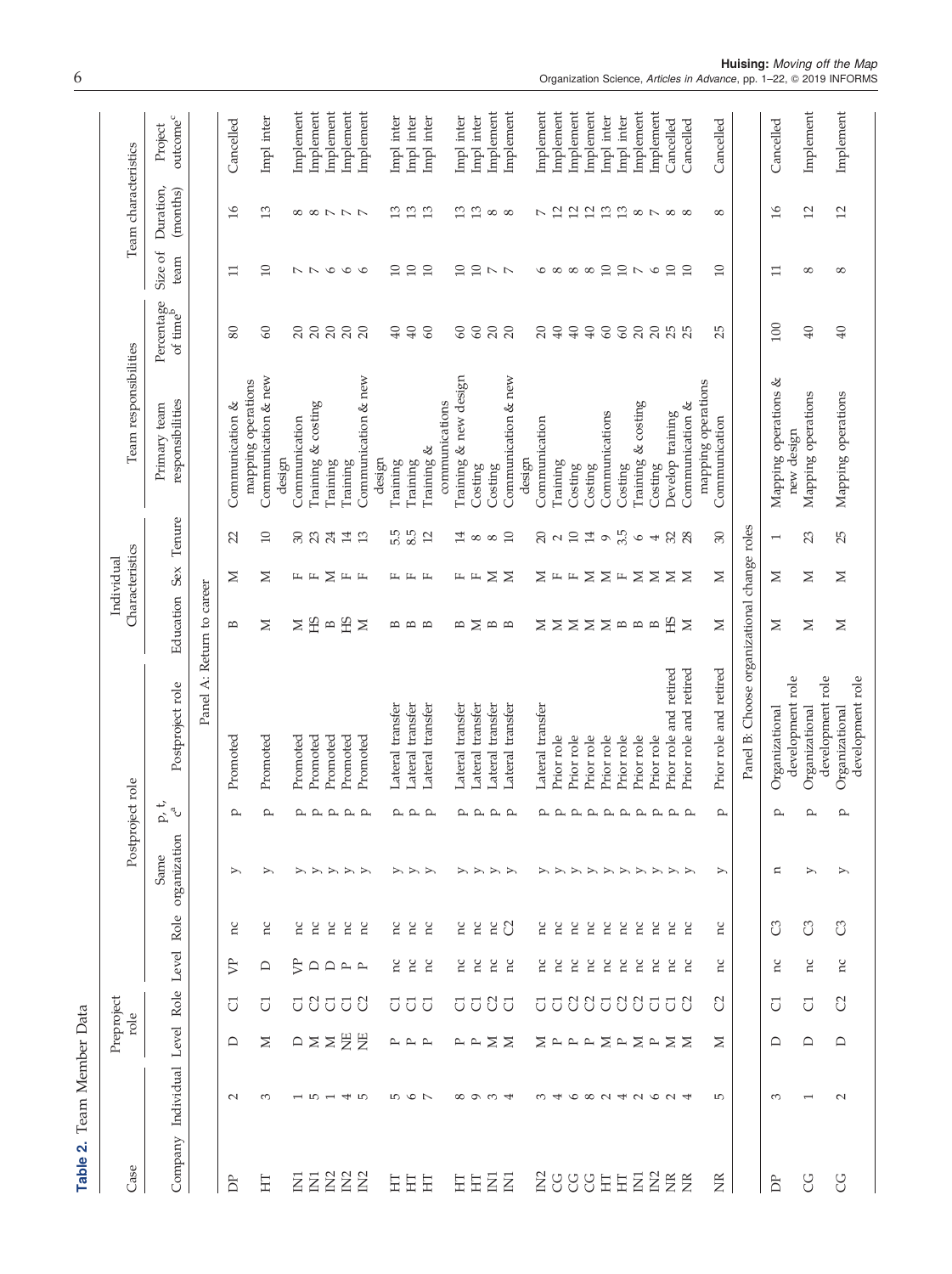| Case             |                                                                                                                                           |                       | Preproject<br>role |                |                |                                                                        | Postproject role        |                                           |               | Characteristics<br>Individual |                | Team responsibilities                                           |                                    |                            | Team characteristics          |                                 |
|------------------|-------------------------------------------------------------------------------------------------------------------------------------------|-----------------------|--------------------|----------------|----------------|------------------------------------------------------------------------|-------------------------|-------------------------------------------|---------------|-------------------------------|----------------|-----------------------------------------------------------------|------------------------------------|----------------------------|-------------------------------|---------------------------------|
|                  | Company Individual Level Role                                                                                                             |                       |                    | Level          | Role           | organization<br>Same                                                   | p, t,<br>$\mathbb{C}^n$ | Postproject role                          | Education     | Sex                           | Tenure         | responsibilities<br>Primary team                                | Percentage<br>of time <sup>b</sup> | Size of<br>team            | Duration,<br>(months)         | outcome <sup>c</sup><br>Project |
| g                | $\overline{5}$                                                                                                                            | $\mathbb{\mathbb{P}}$ | <sup>2</sup>       | Ξ              | ී              | ⋋                                                                      | ௨                       | development role<br>Organizational        | Z             | щ                             | $\sigma$       | Mapping operations                                              | $\overline{40}$                    | $\infty$                   | 12                            | Implement                       |
| Z                | $\sim$                                                                                                                                    | Σ                     | J                  | hC             | පි             | ≻                                                                      | ≏                       | development role<br>Organizational        | Σ             | д                             | 12             | Mapping operations                                              | 20                                 | $\overline{ }$             | $^{\circ}$                    | Implement                       |
| Ĕ                | $\infty$                                                                                                                                  | Σ                     | $\overline{C}$     | nc             | ී              | ⋋                                                                      | ≏                       | Lean change role                          | $\geq$        | 円                             | 27             | Mapping operations &<br>new design                              | 40                                 | 10                         | $^{\circ}$                    | Cancelled                       |
| Ĕ                | $\circ$                                                                                                                                   | $\mathbb{\mathbb{R}}$ | J                  | nc             | ී              | ≻                                                                      | ≏                       | Lean change role                          | Σ             | щ                             | 14             | Mapping operations &<br>${\rm costing}$                         | 25                                 | 10                         | $^{\circ}$                    | Cancelled                       |
| ã<br>$\tilde{D}$ | ${}^{\circ}$<br>$\circ$                                                                                                                   | $\geq$<br>≏           | <b>88</b>          | nc<br>'n       | ී<br>ී         | ⋋<br>⋗                                                                 | ص ہم                    | Six Sigma change role<br>Lean change role | $\geq$ $\geq$ | ≍<br>$\mathbb{L}$             | $18$ 22        | త<br>Mapping operatings<br>Mapping operations<br>communications | 100<br>25                          | $\Box$<br>$\Box$           | 16<br>$\infty$                | Cancelled<br>Cancelled          |
| <b>DP</b>        | $\overline{\phantom{a}}$                                                                                                                  | Σ                     | S)                 | nc             | ී              | ⋋                                                                      | $\mathbf{p}$            | Six Sigma change role                     | Σ             | Z                             | 17             | Mapping operations &<br>design                                  | 100                                | $\Box$                     | 16                            | Cancelled                       |
| È                | ${}^{\circ}$                                                                                                                              | $\mathbb{\mathbb{R}}$ | $\overline{C}$     | nc             | ී              | ⋋                                                                      | ≏                       | Six Sigma change role                     | ЭH            | щ                             | $\frac{6}{2}$  | Mapping operations &<br>costing                                 | 100                                | $\Box$                     | $\frac{1}{6}$                 | Cancelled                       |
| Ë                |                                                                                                                                           | ≏                     | J                  | nc             | S <sub>2</sub> | ⋋                                                                      | ≏                       | TQM change role                           | B             | щ                             | 14             | Mapping operations &<br>new design                              | 100                                | 10                         | 13                            | Impl inter                      |
| 됴                | $\Box$                                                                                                                                    | ≏                     | $\overline{C}$     | hC             | C <sub>2</sub> | ⋋                                                                      | ρ                       | TQM change role                           | Σ             | ⊠                             | IJ             | Mapping operations &<br>new design                              | 100                                | $\overline{10}$            | 14                            | Impl inter                      |
| È                |                                                                                                                                           | ≏                     | C                  | $\mathbb{R}^2$ | ී              | n                                                                      | ب                       | BPR initiative leader                     | B             | Σ                             | $\overline{5}$ | Mapping operations &<br>design                                  | 100                                | $\Box$                     | $\frac{1}{6}$                 | Cancelled                       |
| È                | ⇥                                                                                                                                         | ≏                     | $\overline{C}$     | hC             | ී              | n                                                                      | $\circ$                 | BPR project manager                       | Σ             | Σ                             | 14             | Mapping operations &<br>design                                  | 100                                | $\Box$                     | $\frac{\partial}{\partial x}$ | Cancelled                       |
| È                | 5                                                                                                                                         | Σ                     | S)                 | Ξ              | පි             | n                                                                      | C                       | BPR project manager                       | B             | ≍                             | 12             | Mapping operations &<br>design                                  | 100                                | $\Xi$                      | $\mathfrak{a}$                | Cancelled                       |
| $\overline{E}$   | $\circ$                                                                                                                                   | $\geq$                | C                  | nc             | ී              | ≻                                                                      |                         | BPR project manager                       | Σ             | 山                             | $\circ$        | Mapping operations &<br>new design                              | $\overline{40}$                    | $\sim$                     | $^{\circ}$                    | Implement                       |
|                  |                                                                                                                                           | Σ                     | U S                | nc             | ී              | ⋋                                                                      |                         | BPR project manager                       | <b>CH</b>     | Σ                             | 23             | Mapping operations                                              | 40                                 | 10                         |                               | Cancelled                       |
|                  | $\overline{a}$                                                                                                                            | $\rightarrow$         |                    | hC             | ී              | ≻                                                                      |                         | project manager<br><b>BPR</b>             | $\Xi$ $\Xi$   |                               | $\infty$       | Mapping operations                                              | 40                                 | 10                         |                               | Cancelled                       |
| gggg             | $M \sim N$                                                                                                                                | $\mathbb{P}$          | $\overline{C}$     | hc             | ී              | $\geq$                                                                 |                         | team member<br><b>BPR</b>                 |               | $\Sigma \vdash \vdash \vdash$ | 14             | Mapping operations                                              | 40                                 | $\infty$ $\infty$ $\infty$ | ∞∞ 21 21 7                    | Implement                       |
|                  |                                                                                                                                           | $\mathbb{P}$          | 88                 | hc             | ී              | $\triangleright$ $\triangleright$                                      | ىب                      | BPR team member                           | $\geq$        |                               | 10             | Mapping operations                                              | 40                                 |                            |                               | Implement                       |
|                  |                                                                                                                                           | Σ                     |                    | ă              | ටී             |                                                                        |                         | BPR team member                           | $\geq$        |                               | $\circ$        | Mapping operations &<br>new design                              | 45                                 |                            |                               | Implement                       |
| È                | ç                                                                                                                                         | $\mathsf{p}$          | J                  | nc             | ටී             | n                                                                      | U                       | Change consultant                         | Σ             | щ                             | 3              | Mapping operations &<br>training                                | 100                                | $\Box$                     | $\frac{1}{6}$                 | Cancelled                       |
|                  | ${}^{\rm a}_{\rm P}$ = permanent, t = temporary, c = contract role. ${}^{\rm b}_{\rm Percentage}$ of time per week spent on project work. |                       |                    |                |                | Project cancelled, project implemented, or implementation interrupted. |                         |                                           |               |                               |                |                                                                 |                                    |                            |                               |                                 |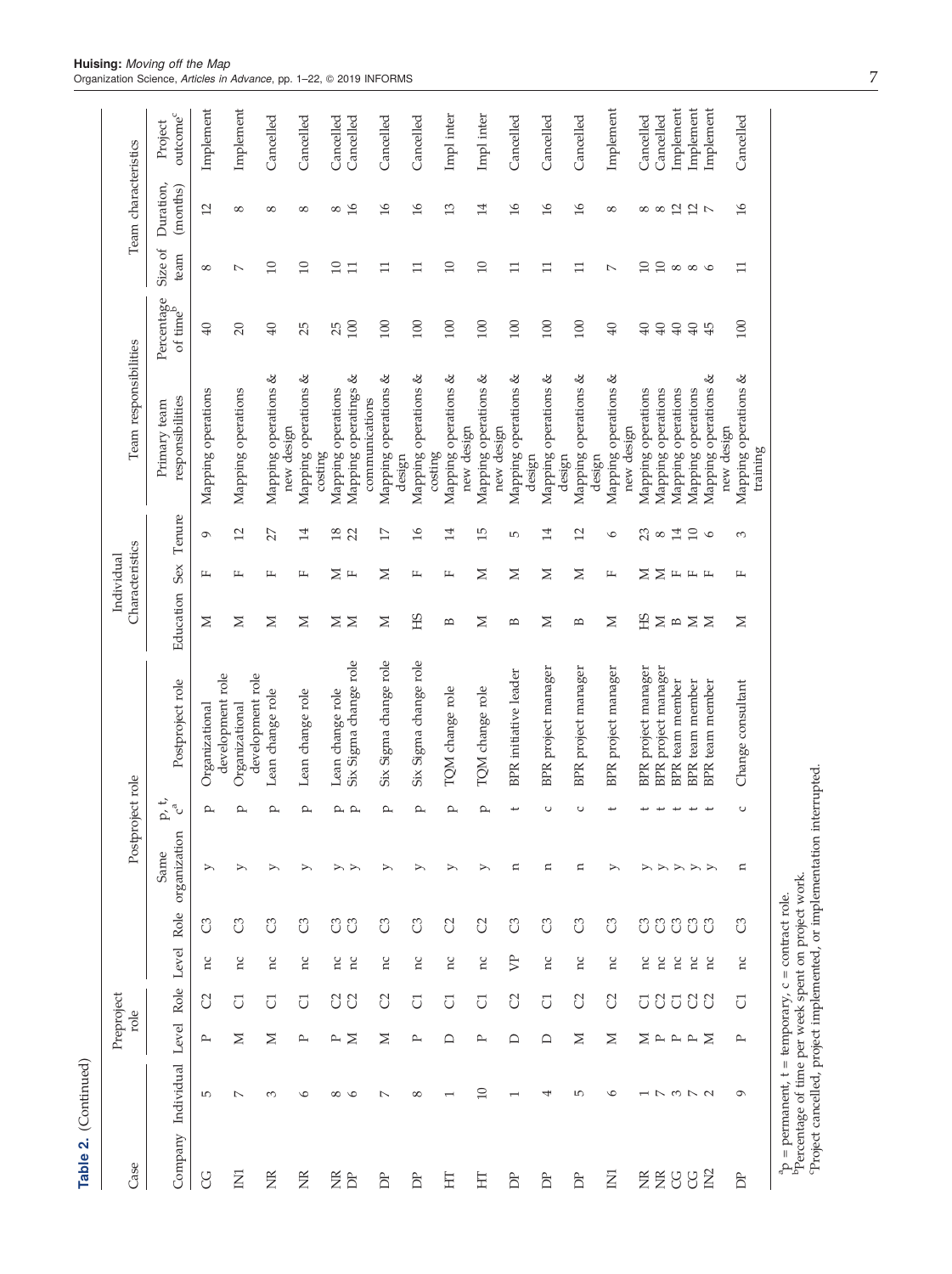returned to their jobs (10 cases). Twenty-three chose organizational change roles. Some moved into permanent roles located in organizational change, organizational development, or human resources departments (13 cases), and the rest found temporary or contract roles that allowed them to continue working on restructuring projects intended to radically transform bureau-

cratic organizations (10 cases).

Movement Toward the Periphery and the Core. Those who chose change roles moved toward the periphery of their organization. In absolute terms, they moved from roles that were core to the organization's operations to staff roles farther from the core. Those who returned to their careers, in contrast, remained in their central role or shifted even closer to the organization's core. They moved up the hierarchy and/or into roles that were more central to the organization's operations. Similar to Battilana (2011), I used measures of hierarchical position (VP, director, manager, professional, nonexempt) and relationship of the role to the core operations (core role, role directly supports core operations on a regular basis, role indirectly supports core operations or directly supports infrequently) to plot the social position of employees' roles before and after their participation on the team. I transformed job titles to be comparable across organizations based on my in-depth knowledge of the settings. I provide a complete breakdown of the preproject and postproject roles by team member in Table 2. The information about each employee's hierarchical position indicates whether the role is C1 (most central), C2, or C3 (least central). For example, a C1 role in a durable products company would be a production manager. A C2 role would be a quality control manager. A C3 role would be an organizational development manager. To preserve the anonymity of the interviewees, I do not reveal their roles.

Accounts of Movement to the Periphery. In the next stage of analysis, I strove to understand employees' postproject role choices. I coded each team member's account for that person's choice. Using an open approach, I coded any data in which they discussed their role in the organization and their postproject role choice found in interview transcripts, conversations recorded in field notes, or documentation related to each individual (e.g., when they are quoted in Power-Point decks). I then grouped these codes into more general conceptual categories through continuous iteration across employees' coded accounts. This analysis led to the identification of three conceptual categories that covered employees' accounts of their postproject choices. Those who returned to their career described how their work on the team contributed to their skill development, knowledge of the organization,

visibility, and network. They believed the project to be an aberration in their career and expected to return to their prior path. I labeled these accounts "development." Those who moved to peripheral roles described the effect that their work on the project had on how they related to the organization. As I analyzed and reanalyzed these accounts, I created two conceptual categories of experience that employees expressed—alienation and empowerment—to account for their choices. These team members described becoming alienated from their former positions and becoming empowered to continue to change organizations. They provided an alienation account that pushed them to take on new roles and an empowerment account that pulled them to new roles. I wrote detailed memos that elaborated and explored these two conceptual categories. I also noted that, although these concepts emerged in employees' accounts, their salience and prominence varied.

Identifying the categories of development, alienation, and empowerment moved me to a new stage of grounded theorizing. I knew from my coding of the accounts that team members identified moments and activities in which they recognized their development, alienation, and empowerment. I returned to the accounts to understand what activities and interactions informed, structured, and guided these experiences. This analysis was done employee by employee rather than team by team because, although employees were configured as a team, they often worked on smaller tasks in isolation and on larger tasks with a subset of the team. Contrary to prescriptions and expectations, few activities, besides presentations, involved all team members. Project team leaders had to decide how to best distribute the allotted human resources to complete a redesign proposal on time. They distributed the work—training, costing, communication, mapping, and redesign—across team members.

A primary implication is that employees, even those on the same team, were assigned different responsibilities and tasks and, as a result, had remarkably different experiences. As I coded, I began to identify and elaborate on activities that team members drew on to explain how they came to experience development, alienation, and ambition. In Table 3, I show the patterned differences in activities and their relation to postproject role choices.

I was most interested in how employees moved to the periphery, so I focused on identifying which activities contributed to experiences of alienation and empowerment but were not related to experiences of development. The activity of process mapping, developing an "asis" representation of the organization's operation, emerged as central in employees' descriptions of how they became alienated and empowered. In contrast, those who experienced development and shifted toward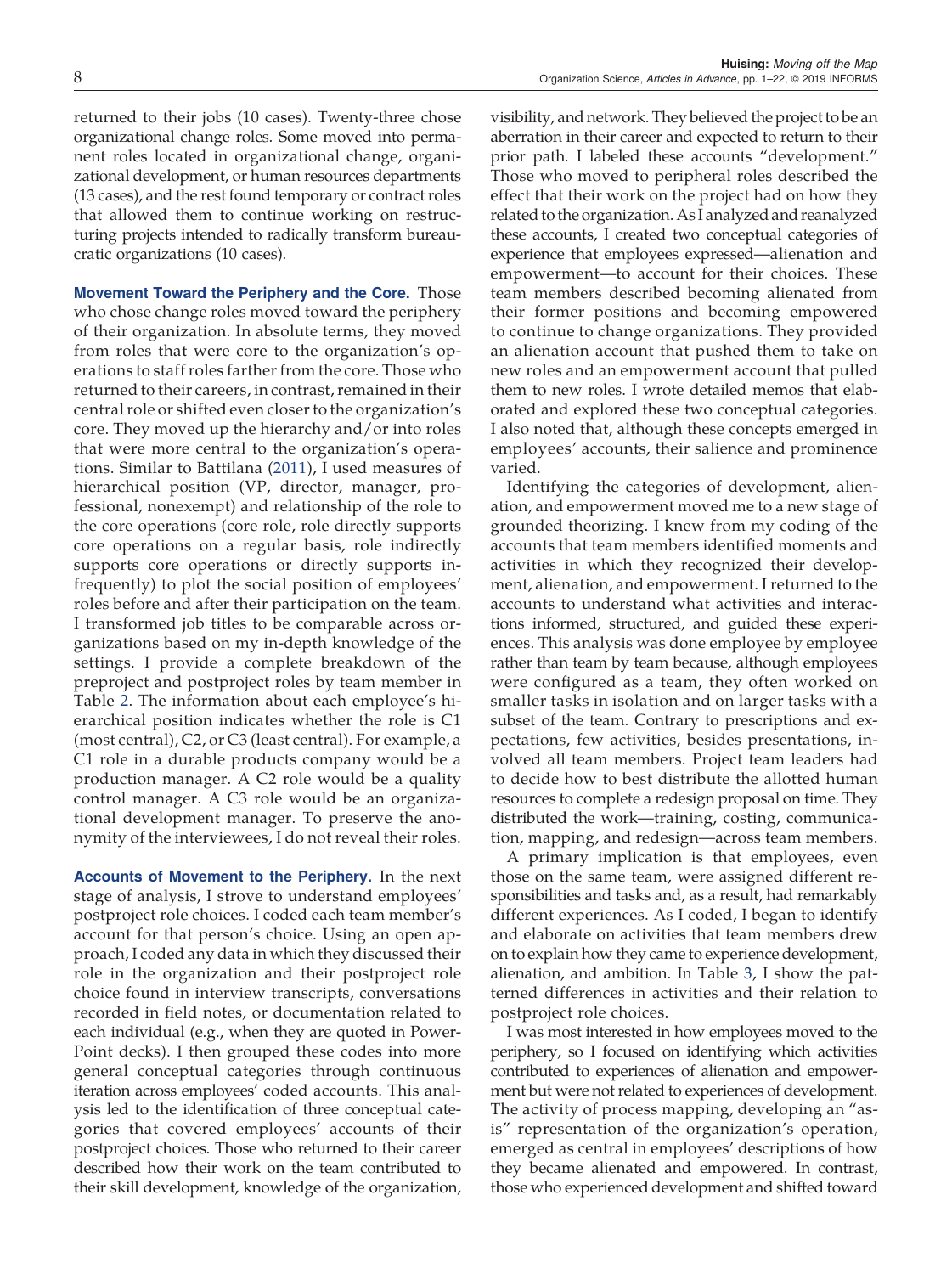|                                          | Promoted, lateral transfer, return to prior role                                                                                                                                                                                                                                                                                                                                                                                                                                                                                                                                                                                                                                                                                                                                                                                                                                                                                                                                                                                                                                                                                                                                                                                                                                                                                                                                                                                                                                                                    | Move to the periphery                                                                                                                                                                                                                                                                                                                                                                                                                                                                                                                                                                                                                                                                                                                                                                                                                                                                                                                                                                                                       |
|------------------------------------------|---------------------------------------------------------------------------------------------------------------------------------------------------------------------------------------------------------------------------------------------------------------------------------------------------------------------------------------------------------------------------------------------------------------------------------------------------------------------------------------------------------------------------------------------------------------------------------------------------------------------------------------------------------------------------------------------------------------------------------------------------------------------------------------------------------------------------------------------------------------------------------------------------------------------------------------------------------------------------------------------------------------------------------------------------------------------------------------------------------------------------------------------------------------------------------------------------------------------------------------------------------------------------------------------------------------------------------------------------------------------------------------------------------------------------------------------------------------------------------------------------------------------|-----------------------------------------------------------------------------------------------------------------------------------------------------------------------------------------------------------------------------------------------------------------------------------------------------------------------------------------------------------------------------------------------------------------------------------------------------------------------------------------------------------------------------------------------------------------------------------------------------------------------------------------------------------------------------------------------------------------------------------------------------------------------------------------------------------------------------------------------------------------------------------------------------------------------------------------------------------------------------------------------------------------------------|
|                                          | Primary responsibility on team Planned communication strategy, developed<br>materials, and communicated change process. OR<br>Developed training strategy and developed materials.<br>May have involved conducting some initial training.<br>OR                                                                                                                                                                                                                                                                                                                                                                                                                                                                                                                                                                                                                                                                                                                                                                                                                                                                                                                                                                                                                                                                                                                                                                                                                                                                     | Collected data on all work involved in producing a<br>good or service and created an end-to-end map.                                                                                                                                                                                                                                                                                                                                                                                                                                                                                                                                                                                                                                                                                                                                                                                                                                                                                                                        |
| Accounts of effects of<br>responsibility | Developed new organizational design of process. OR<br>Estimated cost of changes and expected savings.<br>Developed communication, persuasion, and project skills.<br>"I came from a job where I had a ton of formal<br>authority to a job where I had no formal authority.<br>So I learned to manage in a situation where I had no<br>formal authority but had to deliver something."<br>"The huge majority of peoples' resistance, their<br>reluctance, is not fact based. If you get down to the<br>root of their reluctance, it's not a logical issue, it's an<br>emotional one. In the past, I'd beat you to death with<br>the numbers, overanalyze things. Today I don't<br>even attempt to convince people of a lot of things<br>from a logical standpoint."<br>"It made me more savvy (politically)."<br>Exposure and visibility to senior managers.<br>"I think the main professional impact has beensome<br>very senior level interactions, pretty detailed senior<br>level interactions and all cross-functional<br>interactions so I know what's going on, I know<br>people inside the company an awful lot better than<br>I used to and have kind of a common experience<br>basis."<br>"You get extra visibility, but it is a double-edged<br>sword because you also get more work."<br>Learned about the business beyond functional role.<br>"It was an opportunity to learn a lot more about our<br>business and then to learn about what's going on in<br>the outside world and where we may need to | Developed a detailed understanding of his organization's<br><i>operations.</i><br>"What I find attractive islooking at it holistically.<br>We, like a lot of companies, are very functionally<br>siloed, and I liked very much having a way of<br>approaching the business that said I don't have to<br>worry about all those boundaries but just do what's<br>right. And for me that was very powerful and very<br>attractive."<br>Felt empowered to change the organization.<br>"Maybe some of the concepts are fairly simple<br>butif we can get everybody focused on that, we<br>can start to ignore the functional boundaries a little<br>bit, and that's where it got fun, and that's where it<br>got challenging."<br>Felt alienated from the organization.<br>"I guess, on one hand, I was proud that in this maze<br>of such a mess I could actually get things done.<br>There was a certain amount of pride thatI was<br>getting the end result done pretty well every day.<br>The cost to the company  painful." |
| Examples of postproject role             | improve."<br>Promoted from director to VP (DP2)                                                                                                                                                                                                                                                                                                                                                                                                                                                                                                                                                                                                                                                                                                                                                                                                                                                                                                                                                                                                                                                                                                                                                                                                                                                                                                                                                                                                                                                                     | Shift from core function director to director of<br>organizational development (DP3)                                                                                                                                                                                                                                                                                                                                                                                                                                                                                                                                                                                                                                                                                                                                                                                                                                                                                                                                        |
|                                          | Transferred between core functions (HT7)<br>Remained in role (IN1)                                                                                                                                                                                                                                                                                                                                                                                                                                                                                                                                                                                                                                                                                                                                                                                                                                                                                                                                                                                                                                                                                                                                                                                                                                                                                                                                                                                                                                                  | Shift from core function manager to Lean change<br>manager (NR3)<br>Shift from core function director to TQM director<br>(HT1)                                                                                                                                                                                                                                                                                                                                                                                                                                                                                                                                                                                                                                                                                                                                                                                                                                                                                              |

#### Table 3. Summary of Differences in Responsibilities, Experiences, and Postproject Role Accounts

the center of the organization either were not involved in process mapping or were involved marginally and did not identify it as a significant experience. Given this, I focused on understanding the features and consequences of this activity in my settings. I sought theoretical approaches to inform and deepen my analysis of these activities, including theories of knowledge objects (Knorr-Cetina 1997, Bechky 2003) and ethnomethodology (Garfinkel 1967).

Although my data collection and analysis included all team members, the focus of this paper is on those who moved to the periphery. Nonetheless, it is important to understand how those who returned to their central roles or who moved closer to the core

informed my findings. As is typical in grounded theory building, they provided a contrast against which to see and interpret the choices and experiences of those who moved to the periphery. They allowed me to make analytical categories about changes in social position. They also allowed me to understand how the accounts of the postproject role choices were formed, especially how different experiences varied these accounts in patterned ways. Although I could write about the experiences of those who remained at the core of the organization, I write about the experiences of those who moved to the periphery. However, this writing would be impossible without the full data set and the grounded analysis of these data.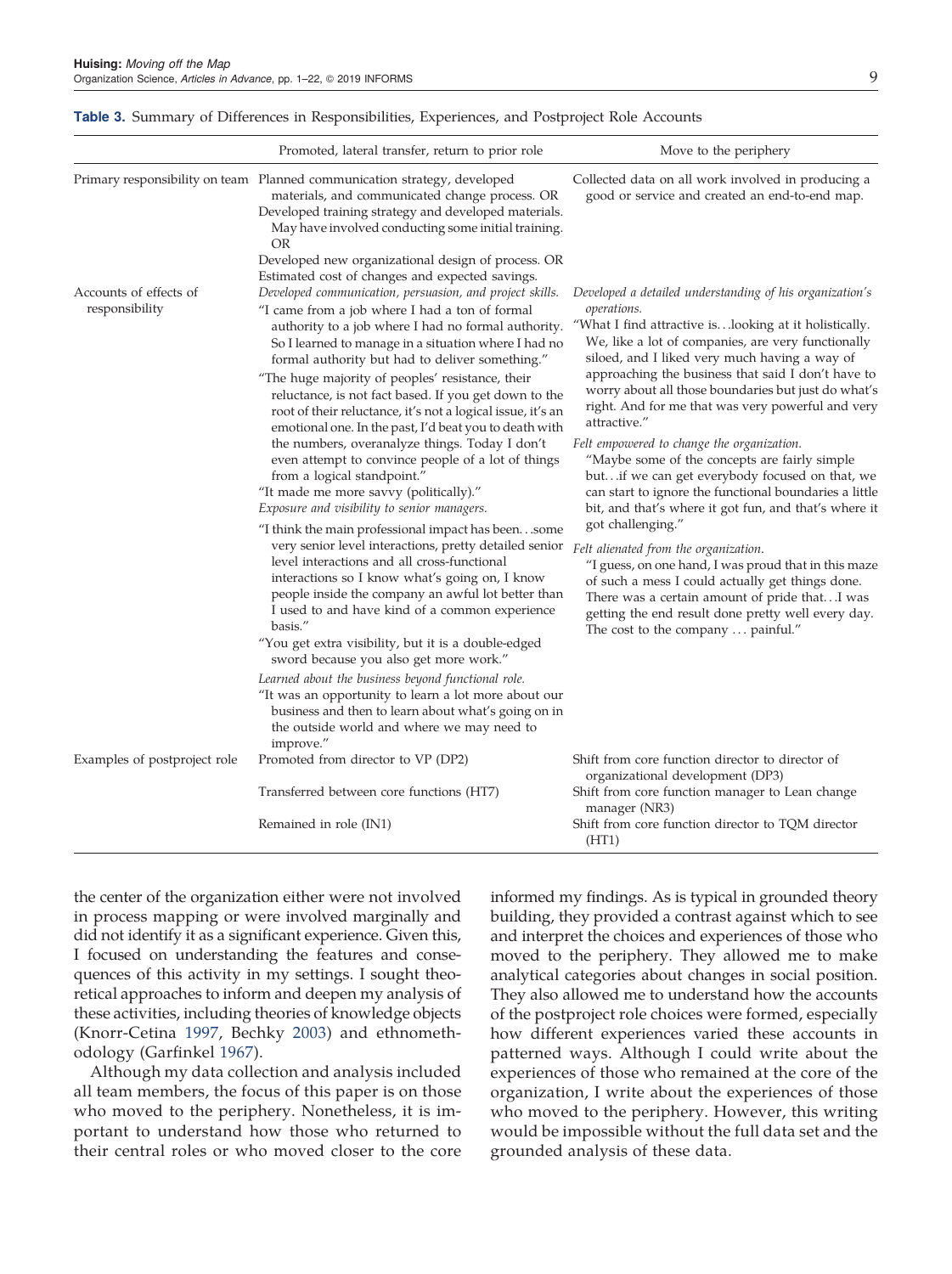**Other Factors.** During the course of the analysis, I was conscious that individual differences could be influencing my findings. It is possible that those who chose organizational change roles were predisposed to do so and that the BPR project facilitated their career change. Although I cannot rule out individual differences in predisposition (cf. Pratt 2000), the selection process suggests that individual differences are not central factors in what I observe. In the online appendix, I consider how demographic, situational, and structural factors relate to the interpretation and theorization of the data. I find that two factors—time working on the projects and the outcome of the projects—may have intensified feelings of empowerment and alienation. Further, the analysis suggests that, although it is possible that the selection criteria correspond to a potential predisposition to work in an organizational change role, it is difficult to imagine how. However, even if these employees were predisposed to organizational change roles, their accounts offer important insights into experiences that informed their decisions to assume peripheral roles through which they could work to change organizations in more or less radical ways. Further, their accounts suggest how employees developed a new apprehension of their organization that created both a sense of empowerment and a sense of alienation.

# Findings

## Postproject Role Choices

Participating in the BPR project involved a quid pro quo: in taking the assignment, employees could expect increased rewards and status. Project leaders described implicit or explicit postproject arrangements for team members. For example, a project leader explained that each recruit was encouraged to think of the experience as "an important stepping stone" into a senior management or attractive developmental role. Another said, "This experience flags them as high potential" and went on to describe the upward paths possible. Such arrangements reflect practitioner recommendations that team members be promoted or moved into lateral roles that help them build their career as the projects wrap up (Hammer and Stanton 1995). Overall, team members were expected to take on postproject roles that were similar to or better than their prior roles, enhancing their career in the organization.

Most did this. They either remained in their central roles or moved into more central roles by accepting promotions or moving laterally into roles that were core to the organization's operations. This is illustrated in Figure 1. The top two grids show the preteam and postteam roles of those who returned to their careers. Each code corresponds to one manager (see

Table 2). The *y*-axis indicates the hierarchical position of the role, moving from low (central) to high (peripheral). The *x*-axis indicates the role's position in the operations from core to periphery: C1 (most central), C2, or C3 (least central). For example, DP2 was promoted from the director of a function to the VP of the function. IN24 was promoted from a nonexempt position to a supervisory role. HT5 was transferred from a product development role into a lateral role that would pave the way to a future promotion.

Beyond the promise of career rewards, the project work supported employees' moves into new roles because it exposed them to senior management and organizational politics, and it enhanced their management skills and network. For example, a manager explained that as he costed the design and presented his work to senior management, he learned "how to handle myself on a big visible project." Another manager, who was responsible for internal communication, spent considerable time presenting in town halls and management meetings. He explained, "I thought I knew a lot about how we work. I know so much more now," and described how he could use this new cross-department knowledge and these new relationships when he returned to his job. A manager who led her team's communication strategy said, "Through the project, I was given exposure to a lot of

senior people and the way they thought about things. I think I can use this going forward." The employees who remained in central roles were responsible for developing communication strategies, training plans, new designs, or financial forecasts. Through this work, they developed skills and resources that facilitated and encouraged their move to more central roles.

As explained in the methods section, I do not describe this expected outcome in more detail. Instead, I focus on the unexpected outcome. Some employees turned down promotions, lateral transfers, or their prior central role to assume organizational change roles working on BPR or other change projects. Some, (e.g., HT10 and IN17) moved into permanent organizational change roles, retaining their hierarchical status in the organization but moving from a core line role into a peripheral staff role in TQM and organizational development, respectively. Others (e.g., DP1 and NR1) took temporary BPR project jobs in their organization or other organizations. The bottom two grids in Figure 1 show the preteam and postteam roles of team members who chose organizational change roles. These role choices moved them to the periphery of the organization. Almost all who moved to new organizations were working on contract (italicized in Figure 1). In these roles, they reported making the same or less money and losing pension and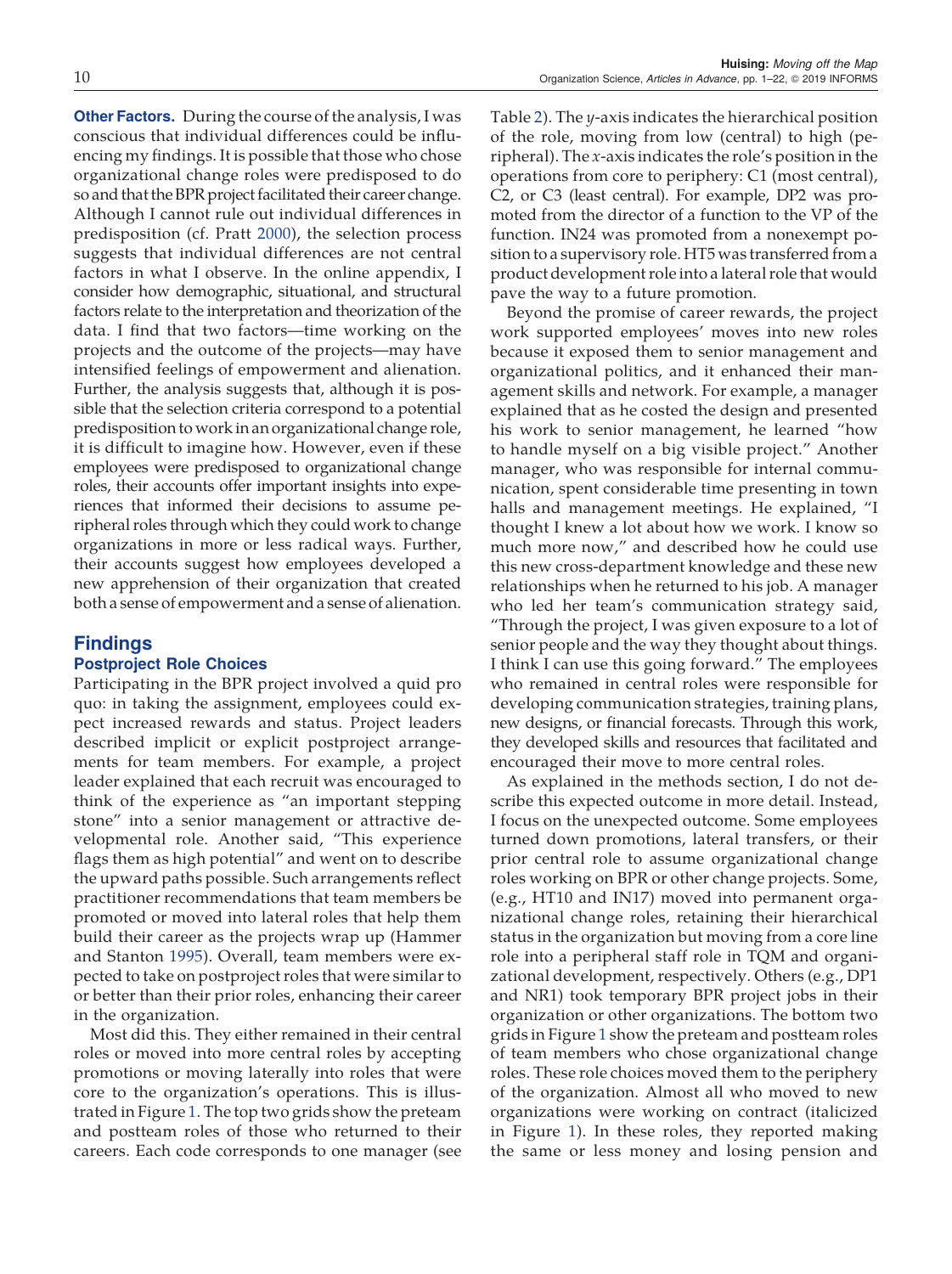



benefit plans. These team members moved to the periphery of both the organization and the labor market. The move of a large minority of team members from central line roles to peripheral organizational change staff roles is not an expected outcome of prescriptions for broad-based participation in organizational change initiatives (Hammer and Champy 1993, Kotter 1996).

In the remainder of the paper, I unpack employees' accounts of their decision to move to the periphery. In particular, I focus on experiences that reshaped their interpretation of the contributions they made and could make from central roles and their evaluation of peripheral roles as a possible source of change. I begin by describing process maps and how team members constructed them. I then present how this knowledge changed their interpretation of central and peripheral roles, influencing their postproject roles. I do not argue that process mapping deterministically causes employees to move to peripheral positions. Rather, I show how deep engagement in representing and understanding the operations of the organization, occasioned by process mapping, changes the way they

understand the organization and their participation in it. As with all social processes, this is probabilistic, and unobservable as well as observable factors (discussed in the methods section) influence this process.

#### Building a Process Map

A process map is a detailed physical portrait of the operations being redesigned. Often a large-scale diagram located on the walls of a conference room, the map is used to understand current work and coordination practices and to guide redesign options (Petrozzo and Stepper 1994). To build the map, team members begin by collecting all information about the operations being redesigned: What were the work activities? Who did the work? What interactions and hand-offs occurred?What information and tools were used? How long did each work activity take? What happened when errors were found? Senior employees' high-level, often prescriptive, accounts of departmental operations could not answer these questions. The map, if it were to guide organizational redesign, had to capture employees' experiences working in concrete circumstances.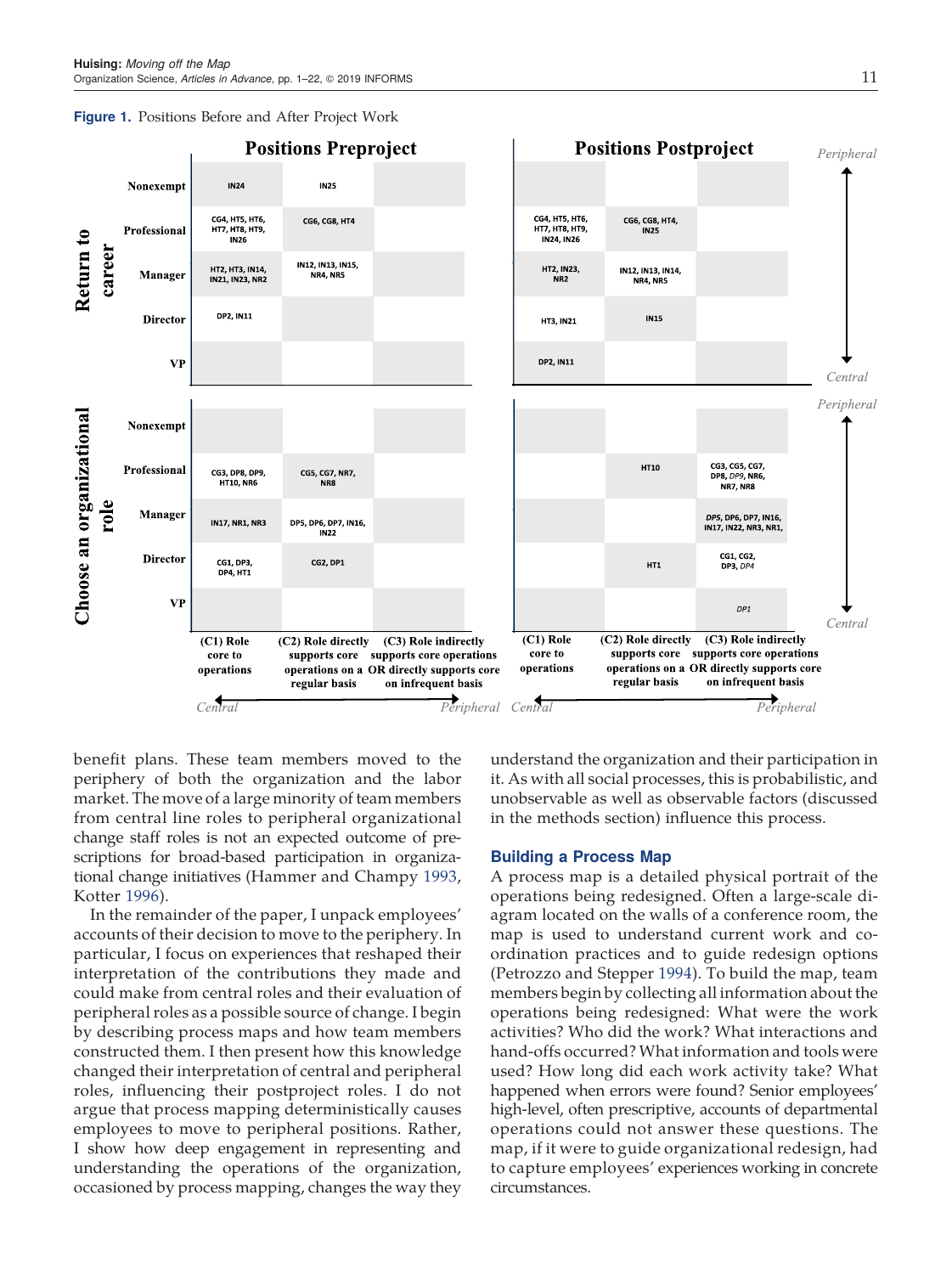To collect this information, they traced the entire string of activities involved in building a product, processing a claim, or attracting and retaining a client. They did this by watching employees work or by speaking with them about their work. One explained, "I walked the plant [floor] about one night a week . . . [because] if you are going to impact people's work, you should know something about it." He explained that in walking the plant floor he saw how employees worked and spoke with them about problems they faced on the job. I observed these types of interactions. For example, a team member met with seven adjudicators to understand how they processed insurance claims. The purpose of the meeting, he explained, was to answer the question, "What do we do?" As they listed their tasks on a whiteboard, the adjudicators described on whom they relied for inputs, who their outputs affected, what information they drew on, the veracity of that information, missing information, the databases they could access or not, the workarounds they had devised, and the people they called for help. This information was not easily articulated, requiring that the team member probe and question accounts, and employees' accounts varied. Several adjudicators agreed that the session was useful as they learned about new workarounds and resources. The threehour meeting was also useful for the team member as he collected the details needed to integrate this domain of work into the process map.

As team members learned about the work contributing to an eventual good or service, they ordered and recorded it on a large plane, usually a large piece of paper attached to the wall, using colored markers, stickers, sticky notes, and string. Figure 2 illustrates this multimedia work.<sup>4</sup> They located the people, interactions, computer systems, machinery, forms, and reports that contributed to an output. Roles were written on sticky notes, and their relationships and connections traced via string. Thick black lines identified the functional boundaries. Reserves of information, their sources, and their uses were drawn along the bottom of the map. Team members plotted the connections between the roles and activities, tracking whether they were done sequentially or simultaneously and colorcoding them based on their contribution to the end product (value added, green string; non–value added, yellow string). The emerging diagram became a panorama of the web of interactions that constitute the organization.

Despite being selected to work on the process map because of their far-reaching knowledge of operations and connections across the organization, the team members were unfamiliar with the organization depicted on the map. One explained that "it was like the sun rose for the first time. . . . I saw the bigger picture." They had never seen the pieces (jobs, technologies,

tools, and routines) connected in one place, and they realized that their prior view was narrow and fractured. A team member acknowledged, "I only thought of things in the context of my span of control." The map, as shown, distanced them from their local, deep familiarity with a specific domain. It lifted them to a higher, comprehensive vantage point from which they could trace and scrutinize the surrounding patterns of action. They began to reflect on rather existential issues: What constitutes this entity we call an organization? How is the organization actually ordered? What principles or logic are used to structure the organization? As they answered these questions, they generated new knowledge about the makeup and logic of their organization.

**Observing the Lived Order.** The map integrated the daily experience of employees distributed throughout the organization. By consolidating these narrow but grounded observations and accounts of work, the map revealed how locally experienced worlds connected and fed back into one another in ways not previously known or recognizable. For example, team members from DP mapped the customer-service process from the negotiation of the sale to the delivery of the final good. This process cut across six departments and three buildings. Team members at HT mapped a production process from the procurement of raw materials to the finished goods. Although the four departments were located in one facility, no one had ever walked this process across them. Because the work was fragmented across departments and sometimes locations, it was almost impossible for an individual manager to trace the practices that linked employees across time and space. The map made these practices accessible for observation and reflection.

The map also revealed interactions that were typically invisible or unacknowledged by senior management.

Figure 2. (Color online) Process Map

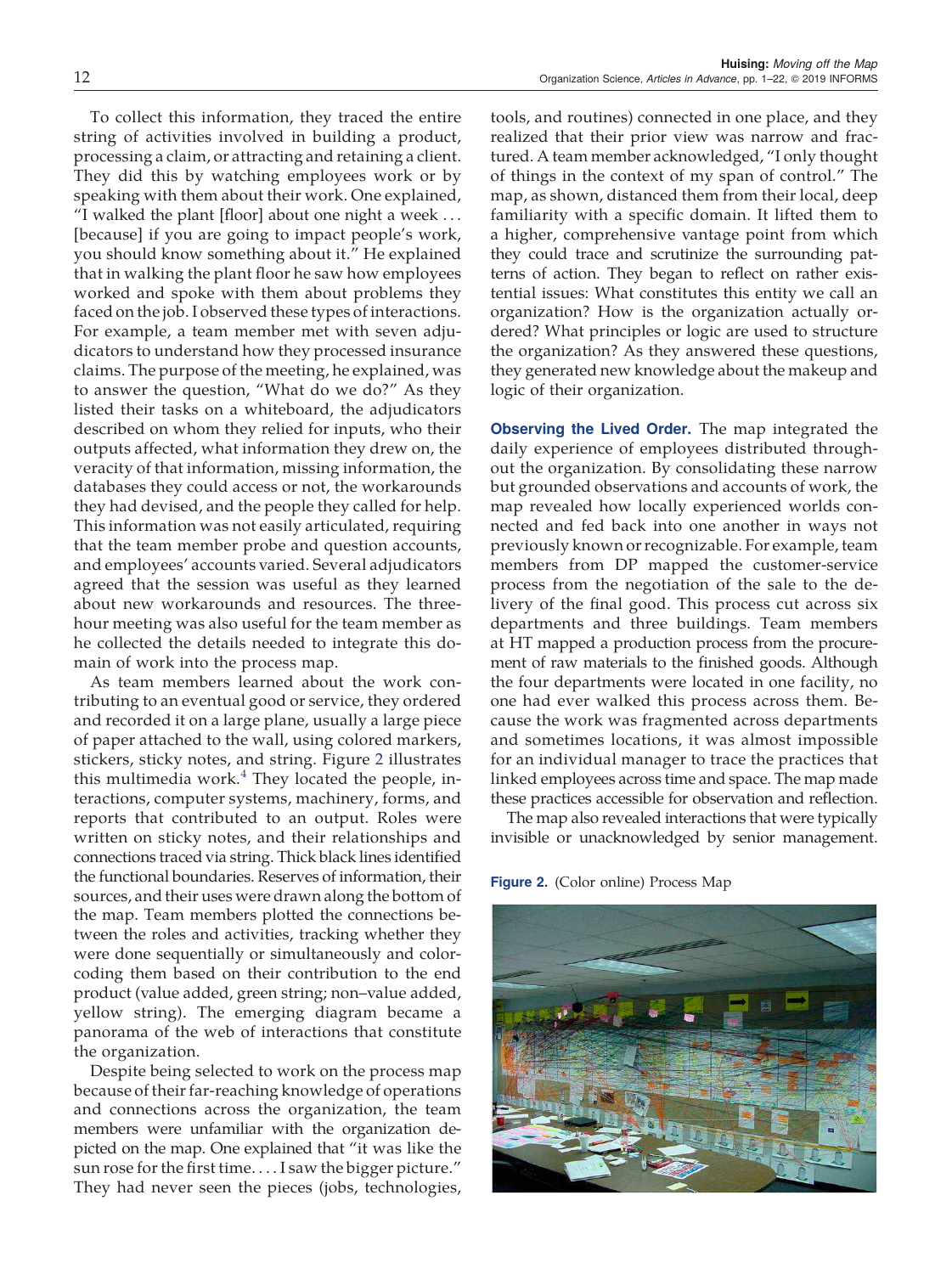Activities and transactions made invisible by technology were now visible. A team member explained the following:

If you think about some traditional manufacturing you can see the work. . . . We have people that do one thing move information. And one of the issues with this is that you can't see it. . . . We got it on the walls and drew it out explicitly. . . . So we really get it out of their heads and out of the information systems and explicitly show [it].

Other activities that were either missed or glossed over in the official description of operations, including preparatory work, coordination tasks, and communication necessary to get things done, were marked on the map. Rework, workarounds, and tools that employees, using their own good sense, had created to help them do their work were identified. The adjudicators, for example, had created and shared decision letters that, over time, became de facto templates. These templates surfaced as important tools in the work process. Likewise, shadow databases, extra steps used to compensate for old machinery, and regular coordination exchanges were identified and located on the map.

Such examples, when observed in multiples on the map, illuminated the tangle of practices that link employees as they worked to produce a good or service. Using evocative imagery, a team member explained how this view was different from what most employees saw:

People are only seeing the surface. And then they see a little bit of whitewater, the churn, and the stream is so muddy that they really can't see down to the bottom and see where the rocks are piled up and see where the tree branches have gotten snagged and where the dead bodies are rotting that is causing all of the churn on the top of the water. . . . They really don't get a picture that if you cleared out all of those rocks and stumps and tree branches and dead bodies how fast the stream could really flow and how clear it could be.

The map allowed them to see how the system operated below the surface, integrating all the pieces to generate a comprehensive view. They commented on the uniqueness of this comprehensive view: "We don't allow people to see the end-to-end view . . . to see how things interrelate." One explained that the experience "ruins [one's] perspective in a good way." Another described how it gave her a "whole different way of looking at things." By revealing the web of roles, relations, and routines that coalesce to make the organization, the map made the organization's actual operation intelligible.

This panoramic, detailed view of the lived order or the "is-ness or quiddity" of action, "namely, the social relations that are implicit in its organization ... cannot be grasped from within that experience" (Garfinkel 1967, p. 262). Competent members of organizations draw on everyday knowledge (Schutz 1962, Berger and Luckmann 1967) as they perform their roles, but this knowledge does not speak to the organization's broader order. Despite how remarkably capable these employees were at "recognizing, knowing, and 'doing' the lived order," the broader order or structure is often "resistance to analytic recovery" from the inside (Pollner and Emerson 2001, p. 121). Even if they would like to observe and reflect on their organization's detailed operating process, they rarely have opportunities, such as building process maps, that provide time and access.

Observing Order as Emergent and Negotiated. As these team members began to see the web of relationships that make up the organization, this view provoked "ahas" of surprise and disappointment, which they began to scrutinize. "We were overtaken by what we learned," explained a team member. Another said,

The wall was discovery after discovery. We do what? And, you know, we had customers in the room, we had suppliers in the room, we had people from every function in the room. It was just a blast in terms of learning how the business really operated.

They expected to observe inefficiencies and waste, the targets of redesign, and they did. Tasks that could be done with one or two hand-offs were taking three or four. Data painstakingly collected for decisionmaking processes were not used. Local repairs to work processes in one unit were causing downstream problems in another. Workarounds, duplication of effort, and poor communication and coordination were all evident on the map.

Beyond these issues, they observed a more fundamental problem. A team member explained, "I'm getting a really clear visual of what the mess is." Standing back from the wall, he sighed, and said, "The problem is that it was not designed in the first place." Instead of observing a system designed, adapted, and coordinated to achieve stated goals, he pointed to three examples on the map that demonstrated the exercise of agency in various places and at various levels in the organization. These change efforts lacked broader perspective and direction as well as coordination and integration with other efforts. The first example was a quality initiative created by a functional manager. Although it reduced processing times and errors for the work done in the function, the gains had a negligible overall effect because other functions had not undertaken a similar effort. It was a valiant effort but failed because it did not spread across functional boundaries. The second example was the development of a rather low-tech database that distributed information about client files, allowing employees from different functions to track work and improve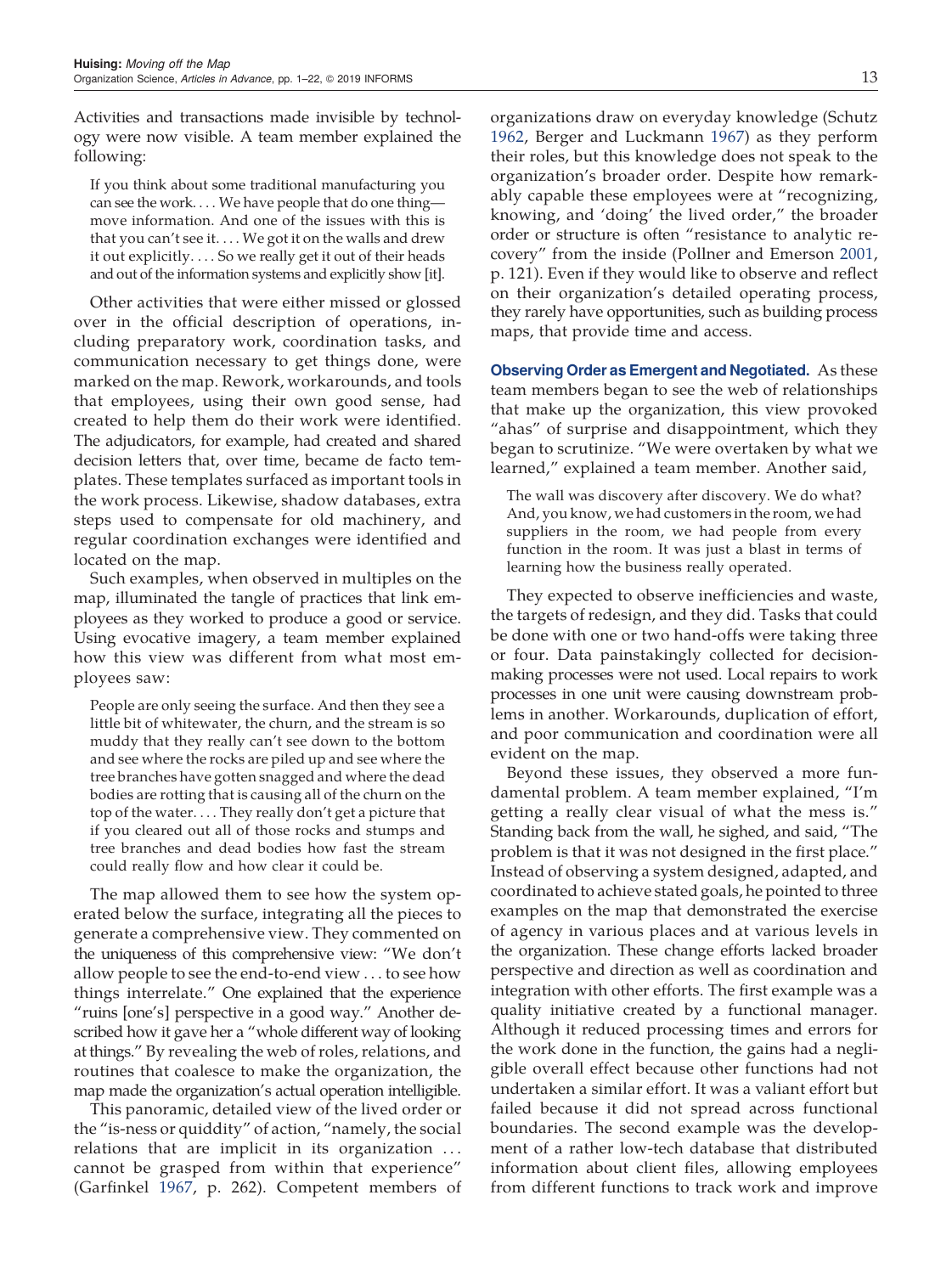troubleshooting. Senior management did not fund or recognize this effort despite its success, so the overall impact was local. The third example was of a "kingdom builder," a resourceful manager who, in the name of a strategic priority, gained authority over several departments that were not a natural fit. He amalgamated these departments, thereby creating numerous inefficiencies. No higher authority seemed to recognize this problem and work to rechannel this individual's efforts. Such examples demonstrated that there were multiple local, loosely coordinated logics guiding the emergent design of the organization.

The team members building the map learned that, although the organization was once designed to serve a purpose, the original design had been eroded, patched, and overgrown with alternative plans. One explained, "Everything I see around here was developed because of specific issues that popped up, and it was all done ad hoc and added onto each other. It certainly wasn't engineered." The accretions of local decisions, changes, and fixes had overtaken it. They were faced with a set of jobs, work processes, and interactions that were "the sediments of a history of voting, decree, conflict, agreement, compromise, bargaining, persuasion, coercion, and other forms of interaction" (Barley 2008, p. 501). One explained why this happened:

The functions don't really understand . . . the inputs and outputs. They see problems, and the general approach, the human approach, is to try and fix them. We are seeing this every day. Functions have tried to put band aids on every issue that comes up. It sounds good, but when they are layered one on top of the other, they start to choke the organization. But they don't see that because they are only seeing their own thing.

Whatever the cause, the effect was that they had difficulty tracing a purposive system that coordinates action and decisions to create an efficient and effective organization.

The lack of a higher order of design and guiding forces for daily organizing was a realization. The current design and logic was largely disconnected from the way work was performed and coordinated. In another organization, a team member explained that she had been "assuming that somebody did this on purpose, and it wasn't done on purpose; it was just a series of random events that somehow came together." They could not locate any one person or even a committee of people—senior executives or senior employees—who were designing and enforcing bureaucratic plans of action. Although senior employees make strategies and plans, the people putting together the maps saw that the eventual sorting out of how to actually meet these goals and targets via day-in, day-out work occurred in less anticipated ways. There was no central force actively evaluating, reining in, and coordinating actions and decisions across the organization. This explains, for example, the local efforts to improve quality and the creation of local databases and templates.

Some held out hope that one or two people at the top knew of these design and operation issues; however, they were often disabused of this optimism. For example, a manager walked the CEO through the map, presenting him with a view he had never seen before and illustrating for him the lack of design and the disconnect between strategy and operations. The CEO, after being walked through the map, sat down, put his head on the table, and said, "This is even more fucked up than I imagined." The CEO revealed that not only was the operation of his organization out of his control but that his grasp on it was imaginary.

They learned that what they had previously attributed to the direction and control of centralized, bureaucratic forces was actually the aggregation of the work and decisions of people distributed throughout the organization. Everyone was working on the part of the organization that they were familiar with, assuming that another set of people were attending to the larger picture, coordinating the larger system to achieve goals and keeping the organization operating. They found out that this was not the case.

## Implications for Participation

Team members building the map observed the organization as a web of interactions, developed by people as they tried to accomplish their work, guided weakly, if at all, by a bureaucratic logic. This led them to reflect on their participation in such a system. Discovering how their organization was produced was "a turning point"; some went so far as to call it an "epiphany." They were able to locate themselves within the web of roles and relations while standing outside that web to see how it made up the organization. One explained, "I just have such a different perspective on what is difficult and what is possible." This new apprehension of the organization fueled alternating senses of empowerment and alienation, affecting their evaluation of where—in which roles in the organization—they could best improve the organization.

**Empowerment.** Understanding the organization to be continuously produced with few design constraints and limited direction gave these team members a sense of opportunity to consciously create an efficient structure to coordinate work. They were inspired to try things, to intervene in routines and the organization broadly. This sense of potential focused them on, as one explained, "inventing the board and not just playing the game . . . [seeing] what's really out there and not arguing too much for the limitations that maybe aren't so real." They expressed a desire to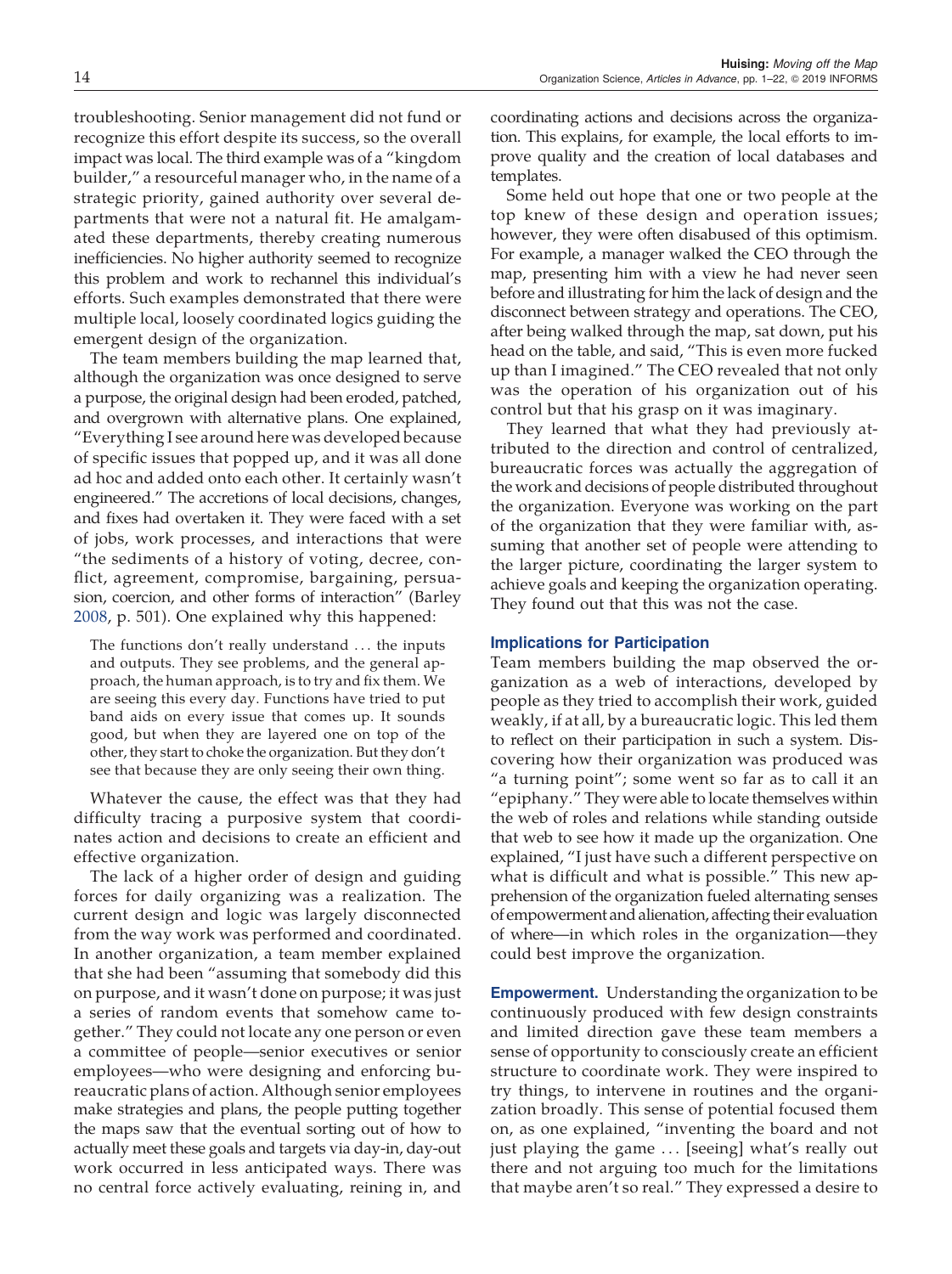move from participating in the system to designing a new system, taking advantage of numerous insights to improve the organization. One team member realized how much his perspective had changed through an interaction with colleagues about changing an established way of doing things: "They said, 'Well, you can't.' I said, 'Why can't we? . . . We can do anything we want. We made it up. We'll make it up some more.'" Where his colleagues saw routine as rigidity and a lack of possibility, he saw a time-bound fabrication—made up in a different era and adjusted over time—and one that they could improve on and reinvent into whatever they wanted.

They realized that they had conceptualized the organization as prior to, external to, and independent of them. In doing so, they had objectified the organization, talking about and treating organizational divisions, senior management, functional boundaries, job roles, and rules as "things" having a reality and existence of their own. One explained that organizational boundaries had become so familiar that they forget they had created them:

So what are we doing? We are really filling customer orders; however, we have it broken down into smaller pieces, and we give each one of those pieces to someone we are calling a department manager. These structures [departments] that we put in place sometime in the past have become real in peoples' minds, and we think there is a difference between someone who works in department A and someone who works in department B.

Members of the organization carry on as though these distinctions are facts, burdening the organization's categories, practices, and boundaries with a false sense of durability and purpose. The human decisions and interactions—often supported by data and rationale but rife with haste and politics—that created the organization become lost over time. And as they do, the organization increasingly becomes discussed, imagined, and treated as a naturalized, necessary structure.

The idea that organizations are an ongoing human product was a provocative insight for these employees. This new perspective, as one explained, "made things seem possible." Once they could see the "what" as a dynamic social creation, they could begin asking better questions about "how." A team member explained that the logic of organization should not be fixed and how its rules, synthetic creations, are free to deviate:

We organize time by shifts or by hours or by day or whatever, but that is artificial. There is such a thing as the day, but it doesn't necessarily have to impact how you go about your business. So we said what happens if we run this particular unit continuously?

When they reconsidered these features (boundaries, roles, reporting relations, work flows) as emergent, contingent, and mutable and, therefore, as inviting change rather than constraining it, they found that they could look at their organizations in unfettered ways and

imagine greater possibilities for change. Work shifts and functional boundaries, for example, moved from having an alien facticity (Berger and Pullberg 1966) or an independent existence removed from human influence to having a malleable constitution accessible to agentic redesign. These team members shifted from understanding the organization as a planned object, naturalized and existing independent of their participation, to understanding it as an emergent process, constructed and constituted through their daily actions. Observing the organization as continuously in the making gave employees an overwhelming sense of possibility, sparking ambition.

A team member explained that this new perspective on his organization represented potential for something better: "I live for the days that people tell me, 'well, you can't do that.'. . . I can." Such encounters emphasized how others granted the organization an overstated sense of purpose and stability, foreclosing the possibility of remaking the organization according to other logic or configurations. For some, this inspiration to restructure organizations was amplified by the failure to see the potential gains in their organizations. For example, one describing his move to another organization's BPR efforts said, "You can see the value that can be, that potential energy that can be unleashed if we can only make it to here [points to progression on project plan]." Another described regret over the organization being so slow to find this solution, combined with a newfound sense of possibility:

I keep thinking to myself if I knew then what I know now . . . this is exactly what we needed 15 years ago . . . so it does kind of bother me. . . . I sit here and think "Man, we could have done so much." So now is my opportunity to do so much.

Yet another was defiant in her belief: "Every day, I can do things to make it better." This team member saw this new understanding of the organization as an opportunity. The organization that appeared inert and resistant was actually made up of relational or transactional connections representing possibilities for change. Another pointed out, "When you do all the discovery and diagnosis and you go do that redesign and you go, 'geez, this could really work,' it's hard to let go of that." In organizations that were not going to continue with BPR, this required finding other opportunities:

When you realize that you're probably not going to get there [implement the project], you don't lose the belief in what is possible. You realize that you have got to go make that possibility happen someplace else.

Their peripheral role choices allowed team members to exploit this new understanding of the organization's operations. They could work with new assumptions about the mutability and possibility of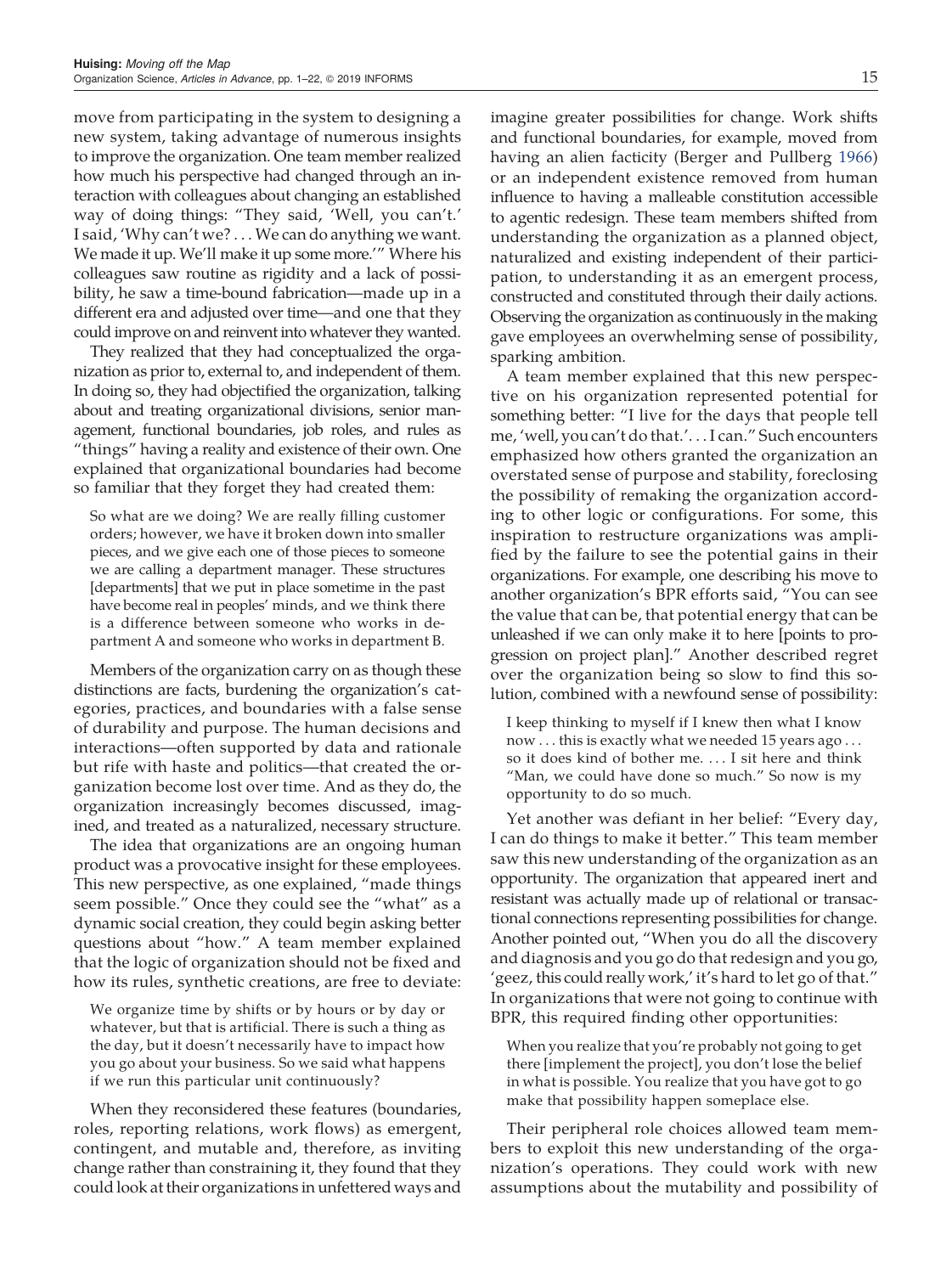the organization and create structures and systems to coordinate and direct the web of roles and interactions. Their new role choices also allowed them to remain above and outside of the organization's daily operations.

**Alienation.** Beyond a sense of empowerment, choosing a peripheral role also aligned with the team members' emerging sense of alienation from their jobs and careers in the organization. Their new structural knowledge led them to question the value of their central managerial roles. As they reflected on the purpose and contribution of their role, they experienced alienation from their work.

Scrutiny of the dense web of transactions and relations revealed that only a portion of the daily effort—theirs and that of others—was contributing to core outcomes and that their efforts to improve operations had not yielded the intended effect. Productive connections between jobs were missing. Job outputs (data, analysis, designs) that could have informed other jobs were not shared. Poor follow-through and communication gaps and time delays meant duplicated efforts or created rework. Misunderstood feedback created more work. Further, no one was making observations at the level of the web and attempting to remedy these issues. A team member was distressed by numerous indications of waste and non–value added work flowing from particular jobs:

If you asked just about anybody in the organization how much of the work they do all day is value added, they would tell you some very, very high number. And in actuality it is usually a very small number, and the majority of the time they are spending in intervention resources . . . and all of the things that you discover, that was painful.

The distress of identifying work and jobs that did not play a meaningful role in the system, or any role at all, was a common theme.

Futility of effort was observed at the group and individual level. In some cases, the map showed that a department's work was not integrated into the larger system. For example, a team member came to realize that his work did not serve the purpose he assumed:

When we put everything on the wall, I could see that the databases I had implemented were used, but they (the division) had 10 different databases because they didn't trust the data that I had put out there. Those, to me, were "aha" moments. The work we did in IT definitely doesn't fulfill the needs of our customers (the division) because, if it did, they wouldn't have to recreate things on their own.

In this case, he observed that, because the data his group provided was not being used, the work of his group was done in vain. Particular jobs were also shown to have limited impact.

As part of the map-building process, employees were invited to identify their role on the map and to indicate how it was connected to other roles through either inputs or outputs. Team members recounted that it was difficult to observe employees "go through a real emotional struggle when they see that what they are doing is not really adding value or that what they are doing is really disconnected from what they thought they were doing." In one case, a finance manager noticed that his role was on the wall but that it was not connected to any other role on the wall. He had been producing financial reports and sending them to several departments because he understood them to be crucial for their decision-making process; however, no one had identified his work as an input to theirs. This realization was, in the end,

devastating for him. He was on the verge of tears . . . at first, he became very argumentative and was trying to convince people that you go from this Post-it note down here to mine. [Other employees explained] Well no, we don't do that. It was a two-hour conversation. And he finally sat down, and he said, so why am I doing this? It was devastating.

The eventual outcome of this "aha" was that the manager was moved to another role in the department after working four years in a position that had served almost no purpose.

After such analyses, team members could not look at particular roles and people in the same way. One described how these observations evoked negative emotions:

You really start understanding all of the waste and all of the redundancy and all of the people who are employed as what I call intervention resources. The process doesn't work, so you have to bone it up by putting people in to intervene in the process to hold it together. So it is like glue. So I would look around [the company] and I would see all these walking glue sticks, and it was just absolutely depressing and frustrating at the same time.

Reflecting on his job and his reasons for taking a new path, another explained, "I was the glue that held the broken egg together. I was the workaround guy. I don't want to go back to that." Team members did not want to go back to working as an "intervention resource."

In their prior roles, the team members had tried to fix some of the problems in their realm. They assumed that these changes had translated into improvements. However, they observed, via the process map, that these local initiatives made no difference either to the end product or service or to the larger system of operations. They also observed instances in which their well-planned and well-intentioned strategies actually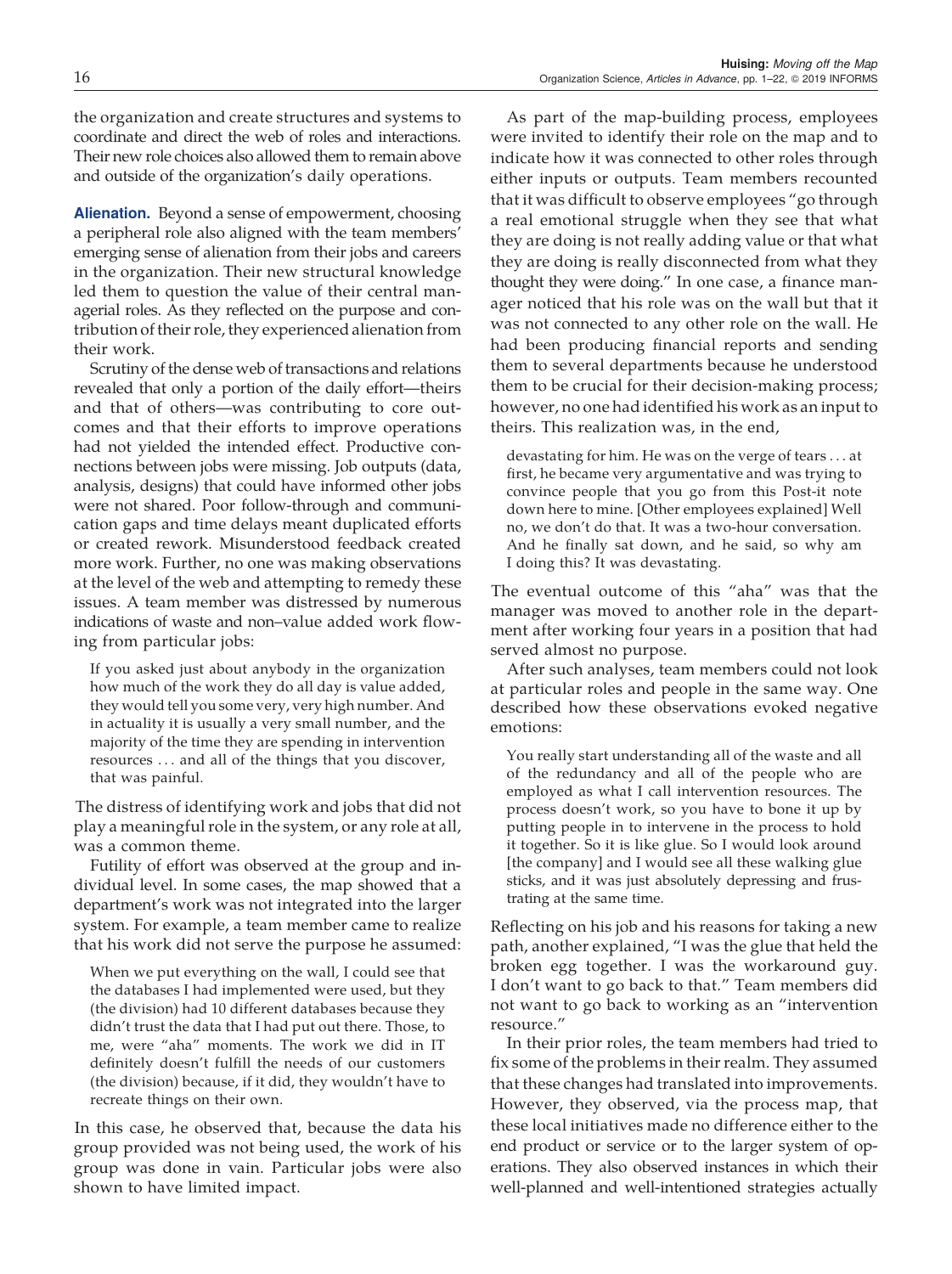made outcomes or operations worse. One explained the following:

I was responsible for so much of what was screwed up on that wall. I created it. I had made my little piece of the world better, but when I looked at it from the big picture. . . . I had spent my entire 10 years in that part of the business, and it was pretty ugly, and I was responsible for a whole bunch of that.

They could now see how local efforts and improvements may be either wasted or destructive when the larger system is taken into account. Another noted, "Our approach was 'just do this part.' Well, you can't just do this part because it doesn't move the needle at the end of the day. You are suboptimizing things to make one little gleaming light." They observed the futility of working on one part of the larger system without taking into account side effects, delays, and feedback. They also observed that some of the issues that seemed important and potentially of high impact were very small in relation to the overall system. A team member explained, "We were optimizing one little piece of the business. Once you put it into the scope of all the work, you realize that it is so small and so far down that it really doesn't matter."

Their new understanding of the organization's makeup created a sense of alienation or powerlessness as they realized that, in their daily role or through intentions to change their local unit, they were not creating significant value and impact in the organization. This new focus on the broader system and on creating direction and coordination across units discouraged small-scale changes and endorsed a more radical approach to getting at the systemic, root causes. Returning to their job and career meant returning to the belly of this complex system, being one part of the whole, being limited to local, small-scale change. For example,

I could have stayed, but there were so many things that we discovered, I personally discovered, and the team discovered, during our process journey that I could not get back into the mold of status quo and small incremental improvement and don't rock the boat and don't make waves, just plug away and check the boxes as you go.

Their knowledge of the limits of local, small-scale change and the futility of changing parts of the organization without addressing the system as a whole, discouraged employees from returning to their career in the organization. They did not want to contribute to the mess or reproduce the mess they had observed.

Team members were bittersweet about their "choice" as many did not experience it as a choice. They were asked to participate in building an object that revealed things they had never seen before. What they had learned could not be unlearned or ignored. One explained his choice: "If I'd have known how hard it

would have been, I would have never started; now that I've started, I'd never go back." Another, in discussing his new role, explained the following:

So why do I sit here in my—my free time from 10 o'clock to midnight drawing process maps and trying to figure out the processes of some of these other companies, I'm not quite sure. . . . I don't feel like I have much of a choice.

He felt compelled to do this work. Others expressed similar sentiments about the difficulty of turning back— "you get to the point where it's harder to go back than forward"—and returning to their prior careers.

# Discussion

This paper builds theory about the relationship between social position and challenges to social systems. I show how detailed, comprehensive knowledge of how a social system operates changes one's orientation to and place within that system. Beyond catalyzing central actors to work for change, detailed knowledge of the surrounding system has the side effect of alienating central actors from working within the observed system. Central actors volunteer to relocate to the periphery because they perceive it is a better place to make lasting change.

In my study, employees see how the organization, which they had perceived as purposively designed, relatively stable, and external, is continuously produced and emerges as people interact. As they identify fragmented systems and myriad principles guiding and coordinating this web of interactions, they begin to question the efficacy of their efforts to change the organization from central roles. They recast their central positions as ineffective roles that reproduce the organization's inefficiencies. At the same time, they see the potential to improve the efficiency and quality of the organization's operations by working at a distance to create a new design and coordinating force. Their dual sense of alienation and empowerment inspire them to identify new roles—a variety of organizational change positions allowing them to instigate change—which move them toward the periphery of the organization.

As they do their jobs and develop their careers, employees rarely have the opportunity to observe the habituated action that produces their organization or to develop deeper insights about what constitutes an organization. Bureaucratic organizations do not lend themselves to analysis willingly. Through the division of labor, functional boundaries, and centralized authority, bureaucracies generate and perpetuate partial and myopic views of organizing processes. Those who inhabit organizations rarely have occasion to see the full picture, and even if they do, there are limited opportunities to reflect on it.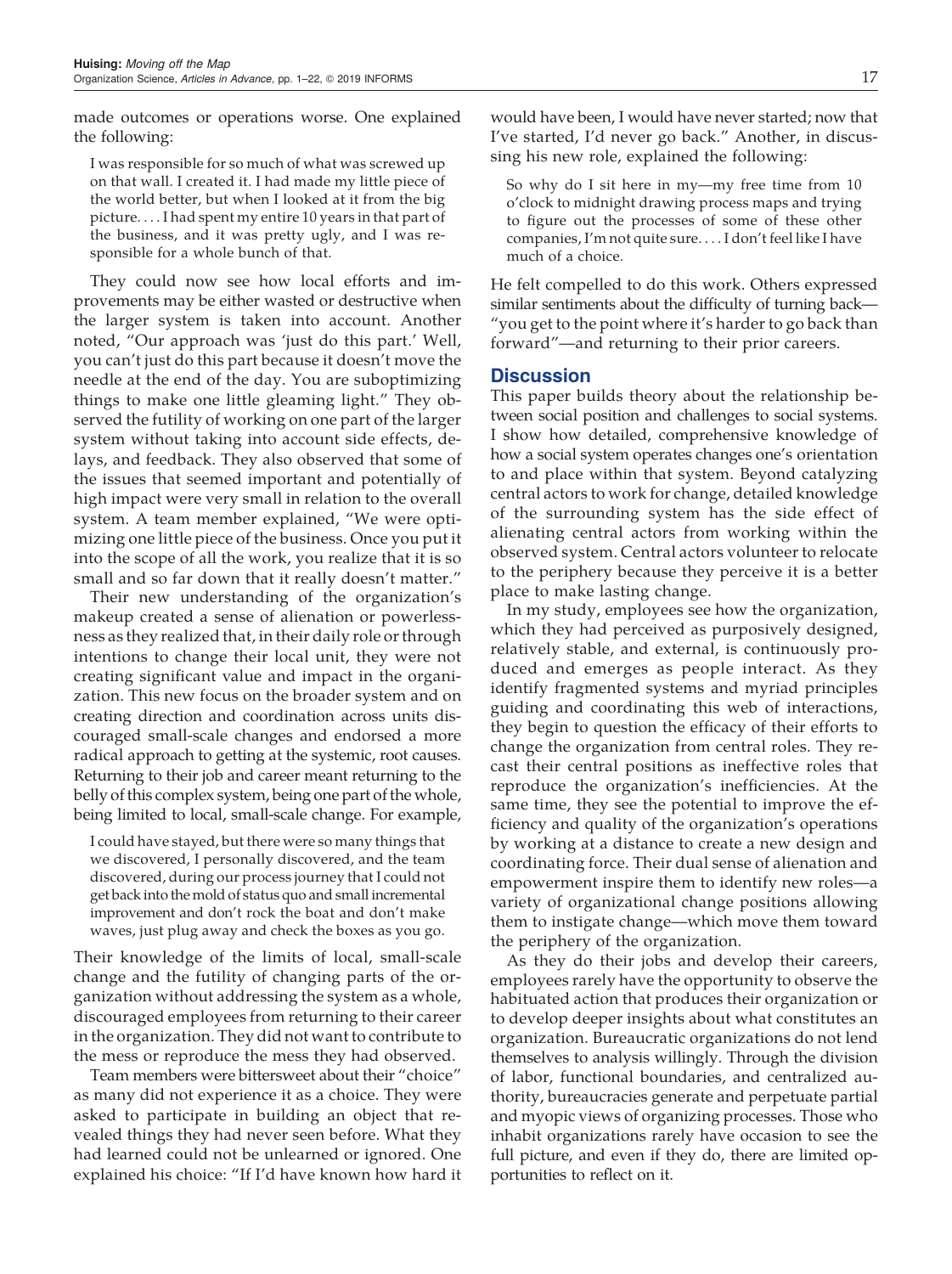Building a detailed model of how work is accomplished—the gathering, organizing, and synthesizing of multiple understandings—helps generate structural knowledge. The resulting object allows for observation of, reflection on, and discussion of what makes an organization. Although not intended to create insights that disrupt career paths, the work of building a map facilitates this possibility by requiring detailed investigation and representation of how the organization operates. The information collected is broader than a routine, unit, or department. It shows the network of connections that turn inputs into outputs, allowing employees to see the side effects of local forces and changes. The full picture of connections is observed.

Knowledge of the structuring of social realms is distinct from everyday knowledge about the roles and rules of action used to participate in these realms. We may be skilled participants in a realm without being conscious of how these realms are produced and sustained through ongoing human action and interaction. In my study, employees develop knowledge about how their organization is constituted and the principles guiding this constitutive process. Developing detailed, organized insight into an organization's operations alters their understandings of their capacity to disrupt it and, consequently, their place in it. Learning that the organization is the dynamic product of social interactions rather than the given context that contains these interactions allows employees to understand how their actions can either reproduce or reorder the social world. They come to see that significantly reordering the organization requires moving to its periphery.

Without this knowledge of structure, we apprehend social realms, such as organizations, "as existing over and beyond the individuals who 'happen to' embody them at the moment . . . as possessing a reality of their own, a reality that confronts the individual as an external and coercive fact" (Berger and Luckmann 1967, p. 58). This perspective or comprehension affects how we speak and act. We speak about organizations as if they are objects that exist independent of us, and we act as though they constrain and guide our actions. When we objectify social systems (organizations, communities, families, gender roles), we apprehend them as "prearranged patterns" that impose themselves on us, coercing particular roles and rules (Berger and Luckmann 1967, p. 21). We free ourselves to talk about and inhabit them as independent of us: as existing prior to us, standing before us, outliving us, and operating without us. Given this, we are relieved of greater responsibility for them. Our responsibility is to skillfully fulfill our role within these objectified realms.

The mapping experience reveals the patterns of daily life, delineates employees' contributions to those patterns, and problematizes their taken-for-grantedness.

For this to happen, "one must either be a stranger to the 'life as usual' character of everyday sense or become estranged from [it]" (Garfinkel 1967, p. 36). Whereas, as some sociologists "know that organizations and institutions exist only in actual people's doings and that these are necessarily particular, local and ephemeral" (Smith 2001, p. 163), employees may be less likely to know this. When they do, it problematizes their past and future participation.

Insights that dereify surrounding structures are likely to be decentering (Garfinkel 1967). The realization that social worlds do not have an independent, stable existence but instead emerge from our collective action is "sometimes arrived at in a moment of heady delight, but often as a horrifying realization" (Lynch 2013, p. 6). This realization is considered a "fatal insight" (Pollner 1987, p. 88) because it destroys assumptions that the current order, roles, rules, and routines are given. Within the system of roles, rules, and routines, there is far more room to maneuver than previously assumed (Ewick and Silbey 1998, 2003). Rejection of objectivity puts possibility, perhaps even responsibility, squarely in the court of subjectivity.

#### **Contributions**

Disembedding Central Actors. There has been significant theoretical work outlining how actors deeply situated in a social system might emerge as challengers to that system (Sewell 1992, Emirbayer and Mische 1998, Clemens and Cook 1999, Seo and Creed 2002). Across these works, the correspondence between position in social structures and mental structures is common, highlighting new knowledge, understandings, or perceptions as the mechanisms for decentering—at least mentally—central actors. As embedded actors focus on foreign ideas, a plurality of models, or identified contradictions, these inquiries secondarily or indirectly generate a new understanding about the mutability of the surrounding system and, thus, the opportunities and efficacy for action. Empirical work has documented how exposure to contradiction (e.g., Creed et al. 2010) and pluralism (e.g., Pache and Santos 2013) triggers a primary realization, a reflection on this new discovery, followed by a secondary realization of mutability of social system and then creating a sense of agentic possibility.

My findings extend this work in two main ways. First, I show how the flexibility and mutability of the social system can be a direct realization. In my setting, employees come to understand opportunities for agentic action directly through understanding how the surrounding social system is produced. The knowledge that the organization is a series of patterned interactions that persist because members choose, collectively and unconsciously, to reproduce them opens new avenues for action and possibilities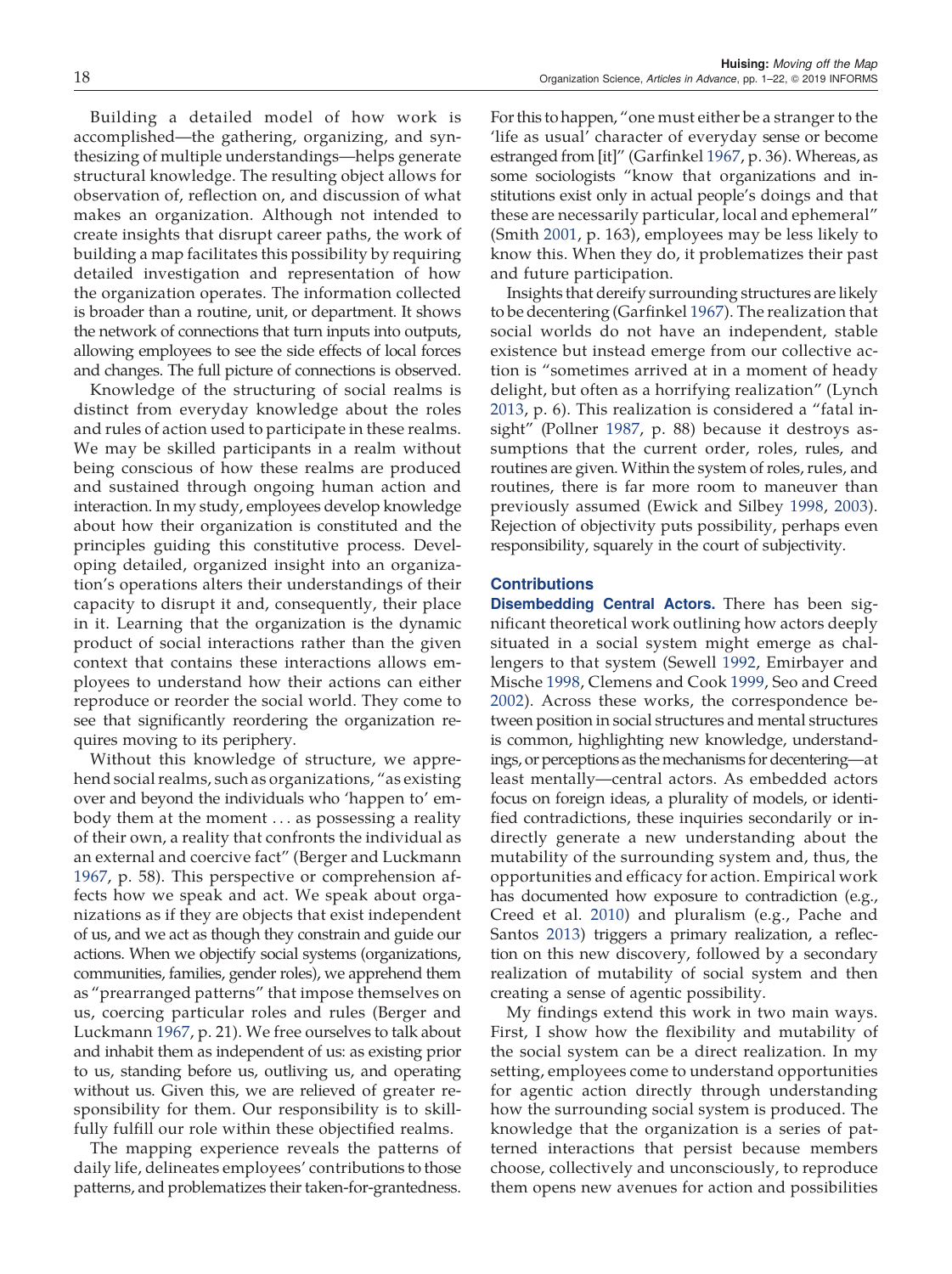for change. This insight can emerge directly. Beyond being an additional and alternative mechanism for disembedding central actors, this mechanism suggests a more straightforward, homegrown means through which a range of central actors may recognize their possibilities for action. In situations in which actors lack exposure to multiplicity or innovation in the broader environment or do not experience tensions or contradictions, they may have the opportunity or create opportunities to explore how the system works.

One side effect of this direct disembedding mechanism may be that, beyond empowering action, it also alienates people from their prior central work and location. Studies of the indirect disembedding mechanisms indicate that catalyzed actors remain in their central roles (Greenwood and Suddaby 2006, Creed et al. 2010). One potential reason for why those directly disembedded move to the periphery is that they develop a deep and detailed understanding of the surrounding system. They go beyond understanding that the organization could be structured otherwise and see the intimate details of how interactions and relations make the organization. These details reveal that their central roles are less efficacious than they had understood. It seems likely that this direct process of disembedding has other implications that require further study.

Second, these findings indicate that particular sets of central actors are likely to be disembedded, and this will have implications for the type of change that catalyzed actors pursue. In other words, the mechanisms identified are not available democratically or randomly across embedded actors. Those who have disembedding experiences are located in central roles involving interstitial interactions access to contradictions, multiple competing models, or direct insight into the system. In this paper, managers selected for roles and then given particular assignments on organizational change teams were uniquely situated to develop deep, detailed knowledge about the operation of their organization. The role and assignment oriented their attention, realizations, and subsequent courses of action in a particular direction. This is also true for central actors who experience contradictions and tensions. These experiences stem from interstitial roles—central actors with strong normative affiliations—or marginalized insiders (Creed et al. 2010). Exposure to new models and ideas or a plurality of models occurs when embedded actors fulfill role obligations that require temporary, periodic shuttling to events outside the organizational core (Greenwood and Hinings 1996). These centrally embedded actors with cosmopolitan duties are more likely to be disembedded. In such cases, the changes that actors pursue are informed and shaped by the character of the interstitial aspect of their central role.

Social Position and Agency. The findings contribute to social location accounts of agency offered in the literature on organizational change, innovation, and institutional change by problematizing the direction and nature of the relationship between social position and desires to challenge the status quo (e.g., Kellogg 2009 and Battilana 2011). Moving beyond the established finding that social location facilitates a particular desire to challenge the status quo, I show that this desire may encourage central actors to choose a peripheral social location. The findings complicate established assumptions about why peripheral actors initiate change and the resources backing changes from the periphery. Overall, the findings have implications for how we conceptualize and study challenges from the periphery.

The findings also suggest that provocations from the periphery are not all similarly motivated. Prior work suggests that actors on the periphery may be motivated to challenge current arrangements because they are disadvantaged by them and are likely to benefit from changes (Bourdieu 1993, Battilana 2006, Jeppesen and Lakhani 2010). In my setting, employees who choose to move to the periphery are not motivated by their marginality. These employees were not working for change that would make them more central; they were trying to escape the perceived futility of central roles and to work for change that could make their organization more effective. This finding suggests that those who leave the center to push for change from the periphery are likely to have a specific change agenda in mind and that their work on the periphery is likely aimed at achieving a particular end. We should not assume that challenges from the periphery are motivated by a desire to become more central in the system or that they originate from the individual's experience of inhabiting a peripheral position. Further, the findings suggest that, by identifying the realizations that push actors to the periphery, we may better understand their particular motives and variation in motives across actors.

An important implication of the findings is that challenges from the periphery will not be equally resourced. Prior studies show that, although peripheral actors instigate challenges, they are not well resourced to effect change (e.g., Sgourev 2013). As a result, these actors require intermediaries to assist (Cattani and Ferriani 2008) or collective action that facilitates the movement of peripheral actors toward the center and central actors toward the periphery (Sgourev 2013). My findings suggest that we will observe variation in the resources supporting change initiatives launched from the margins. If central actors move to peripheral position to launch change campaigns, we should see some relatively sophisticated and better-resourced attempts because they have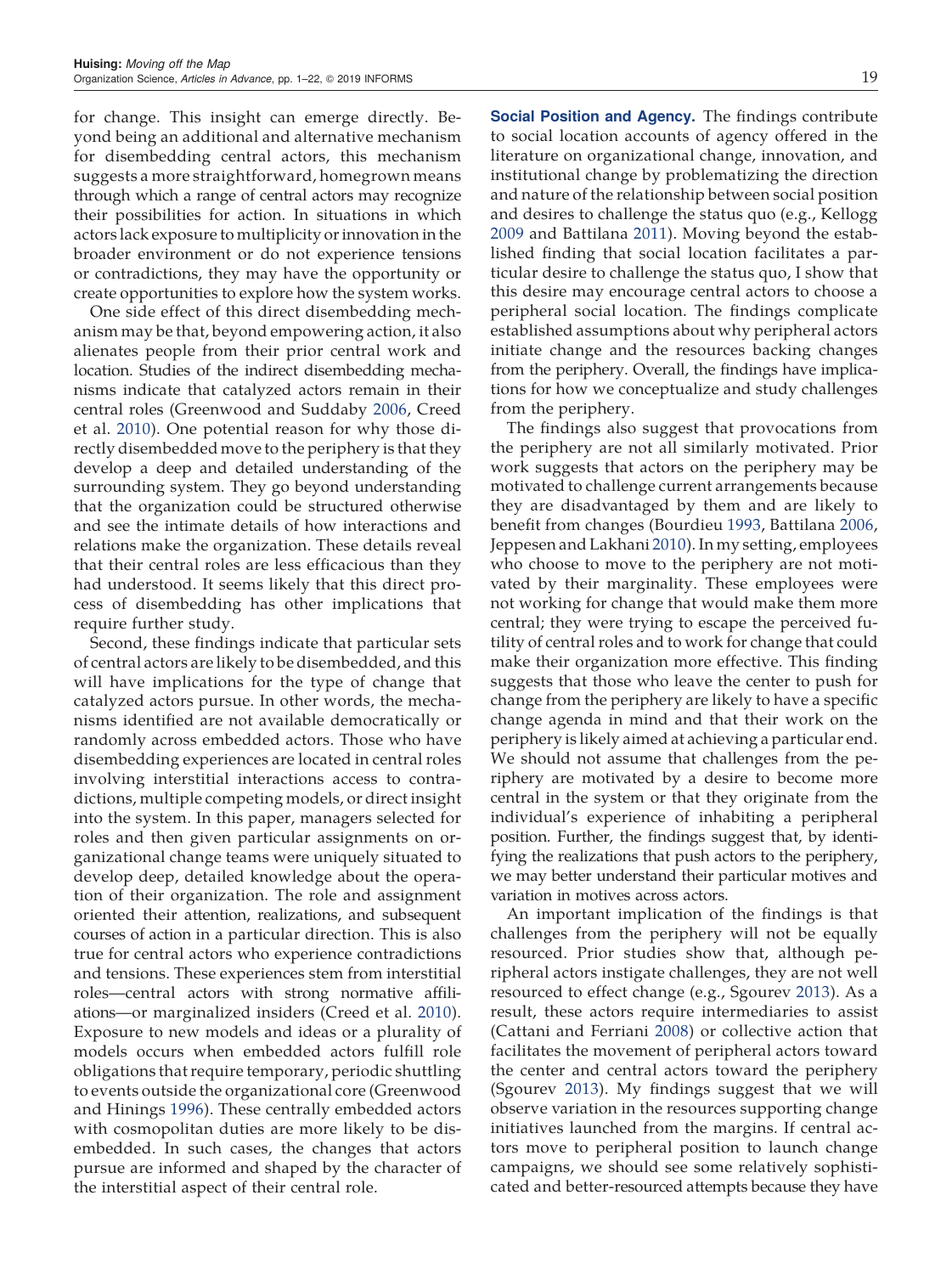insider knowledge of the system and relationships with those in the center. Challenges from those who move from the center may be perceived as more sophisticated as they can draw on the dominant discourse in creating a case for change, mobilize established ties that are centrally located, and rely on knowledge from their prior roles at the core of the organization. As a result, some provocations from the periphery may be more likely to succeed, and challenges initiated by those who move to the periphery may be more successful than challenges initiated by those who begin there.

Overall, the findings indicate that there is more to be learned from studying challenges from the periphery longitudinally. Several of the assumptions accompanying the cross-sectional observation that change comes from the periphery require reexamination in light of the findings of this study. Beyond studying the temporal dynamics of social position, greater emphasis on prior experiences, motivations, and resources may generate more nuanced accounts of challenges from peripheral actors. Although we have compelling accounts of how peripheral actors disrupt the status quo, we also need to understand situations in which there is silence from the margins or when there is variation in the quantity or quality of challenges.

Objects and Visualization. In this study, members on organizational change teams build a process maps as a means of generating knowledge of the surrounding system, the subject of focus in organizational change. Like other objects or tools—Porter's Five Forces or Balanced Score Card—they structure employees' attention, interpretation, and choices (Jarzabkowski 2004, Kaplan 2011, Jarzabkowski and Kaplan 2015). They are directive, inviting their makers to focus on the priorities and values encoded within them. Through objectual practice (Knorr-Cetina 1997)—work with or through objects—scientists, market analysts, and strategy makers generate knowledge about focal subjects. As expected, the process maps informed managerial decisions about redesign. The maps also had the unexpected effect of influencing employees' interpretations of their efficacy within the system and their choices of roles and career paths. The findings of this study suggest that we should consider how objects regularly used by employees reshape their subjectivities and choices *beyond* the focal subject.

Finally, the work with the process maps shifted employees from their more typical verbal and textual mode into a visual mode. It is difficult to imagine how employees would come to understand the emerging nature of their organizations without a visual tool. Given the surge in visualization studies in organizational contexts (Meyer et al. 2013), this study suggests that we pay attention and conduct further research, both observational and experimental, to examine how visualization of social systems affects actors' orientation to and participation in the organization. It also suggests that we need to identify and examine other visual, interactional experiences that give actors structural insights into various social worlds, including, for example, social network diagrams (Janicik and Larrick 2005) and system mapping (Otto and Struben 2004).

Boundary Conditions and Limitations. Studying only BPR projects places boundary conditions on my findings. It is reasonable to ask whether the experiences identified are specific to BPR. What other objects or activities might offer insight into the constitution organizations? What other experiences in organizations simultaneously empower and alienate? For example, social network diagrams, which have become easier to create and analyze via web-based applications, may spark reflection on the constitution of social structure. This raises questions about the conditions under which such experiences might produce feelings of alienation and empowerment or catalyze employees to change their interaction patterns and place in the network. Although this study identifies an important empirical pattern and set of mechanisms, it is difficult to know how the findings generalize to other change efforts and to speak with certainty about the necessary conditions.

A second limitation is the relatively small number of cases studied. The study was designed to build theory and is, therefore, based on a manageable number of carefully selected cases. Future research could analyze more teams and, thus, more team members to better understand the role, if any, of individual tenure, job role, and education or any patterns related to peripheral role choices. Further research might also consider the longer-term consequences of the observed changes, examining employees' tenure in peripheral roles, career patterns, and perspectives on role efficacy.

## **Conclusion**

This study continues the conversation about how actors shift from reproducing to challenging established patterns of action. I show how realizations about their organization—its nature and logic motivated employees to move to peripheral organizational change positions. The findings indicate that as we continue to explore who challenges, we must consider antecedent processes. Understanding how some become challengers—successful or not—involves examining the dynamics of social position and exploring experiences that reshape our subjectivities, changing our relationship with and participation in social systems.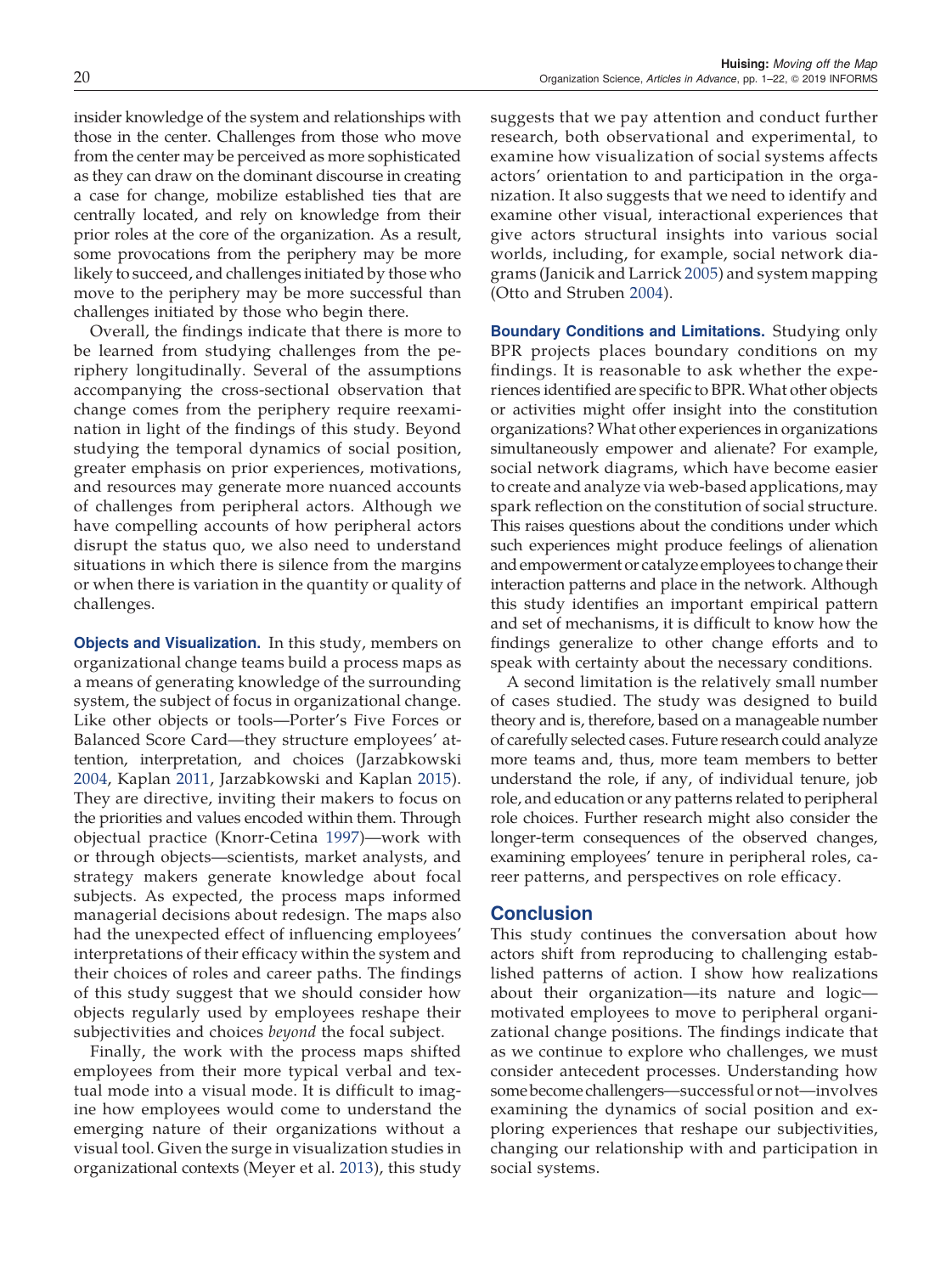#### Endnotes

<sup>1</sup>These systems are designed using process logic, and organizations must often adjust in some pragmatic way to the information system. Such projects involve a complex interaction with the imperatives of technological systems that require considerable effort to customize.

<sup>2</sup> For four teams—High Technology, Insurance 1, Insurance 2, and Consumer Goods—I collected longitudinal data. Four team members declined to be interviewed.

<sup>3</sup>The projects were tied organizationally with one of these more permanent offices or departments in the organization.

<sup>4</sup>To ensure the confidentiality of the organization, I do not identify which project team developed this process map.

#### **References**

- Barley SR (2008) Coalface institutionalism. Greenwood R, Oliver C, Sahlin K, Suddaby R, eds. *The Sage Handbook of Organizational Institutionalism* (Sage, London), 491–518.
- Battilana J (2006) Agency and institutions: The enabling role of individuals' social position. *Organization* 13(5):653–676.
- Battilana J (2011) The enabling role of social position in diverging from the institutional status quo: Evidence from the UK National Health Service. *Organ. Sci.* 22(4):817–834.
- Battilana J, Casciaro T (2012) Change agents, networks, and institutions: A contingency theory of organizational change. *Acad. Management J.* 55(2):381–398.
- Battilana J, D'Aunno T (2009) Institutional work and the paradox of embedded agency. TB Lawrence, R Suddaby, B Leca, eds. *Institutional Work: Actors and Agency in Institutional Studies of Organizations* (Cambridge University Press, Cambridge, UK), 31–58.
- Bechky BA (2003) Object lessons: Workplace artifacts as representations of occupational jurisdiction. *Amer. J. Sociol.* 109(3):720–752.
- Berger P, Pullberg S (1966) *Rei*fi*cation and the Sociological Critique of Consciousness* (New Left Review, New York).
- Berger PL, Luckmann T (1967) *The Social Construction of Reality: A Treatise in the Sociology of Knowledge* (Anchor Books, New York).
- Besharov ML, Smith WK (2014) Multiple institutional logics in organizations: Explaining their varied nature and implications. *Acad. Management Rev.* 39(3):364–381.
- Bourdieu P (1985) The social space and the genesis of groups. *Theory Soc.* 14(6):723–744.
- Bourdieu P (1993) *Sociology in Question* (Sage, London).
- Braganza A (2001) *Radical Process Change* (John Wiley & Sons, New York).
- Cattani G, Ferriani S (2008) A core/periphery perspective on individual creative performance: Social networks and cinematic achievements in the Hollywood film industry. *Organ. Sci.* 19(6):824–844.
- Clemens ES, Cook JM (1999) Politics and institutionalism: Explaining durability and change. *Annual Rev. Sociol.* 25(1):441–466.
- Coser LA (1965) *Men of Ideas: A Sociologist*'*s View* (Free Press, New York).
- Creed WD, DeJordy R, Lok J (2010) Being the change: Resolving institutional contradiction through identity work. *Acad. Management J.* 53(6):1336–1364.
- Davenport TH (1993) *Process Innovation: Reengineering Work Through Information Technology* (Harvard Business School Press, Boston).
- Emirbayer M, Mische A (1998) What is agency? *Amer. J. Sociol.* 103(4): 962–1023.
- Ewick P, Silbey S (1998) *The Common Place of Law: Stories of Popular Legal Consciousness* (University of Chicago Press, Chicago).
- Ewick P, Silbey S (2003) Narrating social structure: Stories of resistance to legal authority. *Amer. J. Sociol.* 108(6):1328–1372.
- Furnari S (2014) Interstitial spaces: Microinteraction settings and the genesis of new practices between institutional fields. *Acad. Management Rev.* 39(4):439–462.
- Garfinkel H (1967) *Studies in Ethnomethodology* (Prentice-Hall, Englewood Cliffs, NJ).
- Greenwood R, Hinings CR (1996) Understanding radical organizational change: Bringing together the old and the new institutionalism. *Acad. Managment. Rev.* 21(4):1022–1054.
- Greenwood R, Suddaby R (2006) Institutional entrepreneurship in mature fields: The big five accounting firms. *Acad. Management J.* 49(1):27–48.
- Greenwood R, Suddaby R, Hinings CR (2002) Theorizing change: The role of professional associations in the transformation of institutionalized fields. *Acad. Management J.* 45(1):58–80.
- Hammer M, Champy J (1993) *Reengineering the Corporation: A Manifesto for a Business Revolution* (Harper Business, New York).
- Hammer M, Stanton SA (1995) *The Reengineering Revolution: A Handbook* (HarperBusiness, New York).
- Haveman HA, Rao H (1997) Structuring a theory of moral sentiments: Institutional and organizational coevolution in the early thrift industry. *Amer. J. Sociol.* 102(6):1606–1651.
- Holm P (1995) The dynamics of institutionalization: Transformation processes in Norwegian fisheries. *Admin. Sci. Quart*. 40(3): 398–422.
- Janicik GA, Larrick RP (2005) Social network schemas and the learning of incomplete networks. *J. Personality Soc. Psych.* 88(2):348–364.
- Jarzabkowski P (2004) Strategy as practice: Recursiveness, adaptation, and practices-in-use. *Organ. Stud.* 25(4):529–560.
- Jarzabkowski P, Kaplan S (2015) Strategy tools-in-use: A framework for understanding "technologies of rationality" in practice. *Strategic Management J.* 36(4):537–558.
- Jay J (2013) Navigating paradox as a mechanism of change and innovation in hybrid organizations. *Acad. Management J.* 56(1): 137–159.
- Jeppesen LB, Lakhani KR (2010) Marginality and problem solving effectiveness in broadcast search. *Organ. Sci.* 21(5):1016–1033.
- Kaplan S (2011) Strategy and PowerPoint: An inquiry into the epistemic culture and machinery of strategy making. *Organ. Sci.* 22(2):320–346.
- Kellogg KC (2009) Operating room: Relational spaces and microinstitutional change in surgery. *Amer. J. Sociol.* 115(3):657–711.
- Kellogg KC (2011) *Challenging Operations: Medical Reform and Resistance in Surgery* (University of Chicago Press, Chicago).
- Kellogg KC (2012) Making the cut: Using status-based countertactics to block social movement implementation and microinstitutional change in surgery. *Organ. Sci.* 23(6):1546–1570.
- Knorr-Cetina K (1997) Sociality with objects: Social relations in postsocial knowledge societies. *Theory Culture Soc.* 14(4):1–30.
- Kotter JP (1996) *Leading Change* (Harvard Business School Press, Boston).
- Kraatz MS, Block ES (2008) Organizational implications of institutional pluralism. Greenwood R, Oliver C, Sahlin K, Suddaby R, eds. *The Sage Handbook of Organizational Institutionalism* (Sage, London), 243–275.
- Kraatz MS, Moore JH (2002) Executive migration and institutional change. *Acad. Management J.* 45(1):120–143.
- Leblebici H, Salancik G, Copay A, King T (1991) Institutional change and the transformation of interorganizational fields: An organizational history of the US radio broadcasting industry. *Admin. Sci. Quart.* 36(3):333–363.
- Lockett A, Currie G, Finn R, Martin G, Waring J (2014) The influence of social position on sensemaking about organizational change. *Acad. Management J.* 57(4):1102–1129.
- Lofland J (1966) *Doomsday Cult* (Prentice-Hall, Englewood Cliffs, NJ).
- Lynch M (2013) Postscript ontography: Investigating the production of things, deflating ontology. *Soc. Stud. Sci.* 43(3):444–464.
- Merton RK (1972) Insiders and outsiders: A chapter in the sociology of knowledge. *Amer. J. Sociol*. 78(1):9–47.
- Merton RK, Zuckerman H, Sci S, eds. (1973) *Institutionalized Patterns of Evaluation in Science. N. W. Storer* (University of Chicago Press, Chicago).